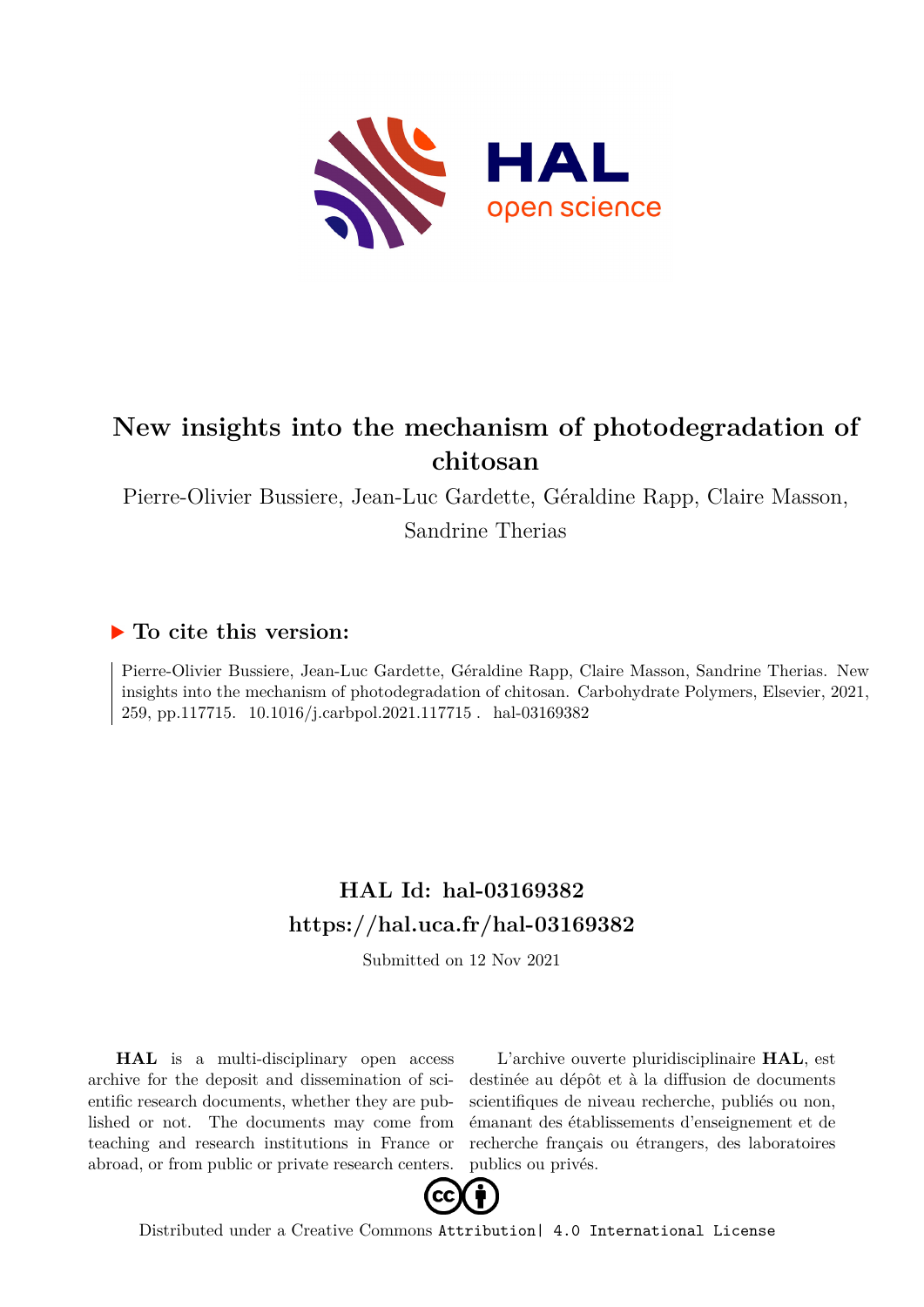| $\mathbf{1}$   | New insights into the mechanism of photodegradation of chitosan                                      |
|----------------|------------------------------------------------------------------------------------------------------|
| $\overline{2}$ | Pierre-Olivier Bussière, Jean-Luc Gardette                                                           |
| 3              | Géraldine Rapp, Claire Masson and Sandrine Therias <sup>®</sup>                                      |
| 4              | Université Clermont Auvergne, CNRS, SIGMA Clermont, ICCF                                             |
| 5              | F-63000 Clermont-Ferrand, France                                                                     |
| 6              |                                                                                                      |
| 7              |                                                                                                      |
| 8              | Abstract                                                                                             |
| 9              |                                                                                                      |
| 10             | $(150 \text{ words})$                                                                                |
| 11             | Chitosan films were subjected to accelerated artificial weathering at $\lambda > 300$ nm and 60°C in |
| 12             | the presence of $O_2$ . The resulting variations in the chemical structure were characterized by IR  |
| 13             | spectroscopy and UV-visible spectroscopy, and a photooxidation mechanism was proposed                |
| 14             | based on the identified oxidation photoproducts. The formation of gluconolactone derivatives         |
| 15             | leading to chain scissions was shown. In addition, low molecular weight photoproducts,               |
| 16             | which accounted for chitosan deacetylation, were detected. Furthermore, crosslinking                 |
| 17             | reactions occurred, as revealed by gel fraction characterization. Variations in the mechanical       |
| 18             | and surface properties were characterized by AFM, and the reduction in macroscopic                   |
| 19             | properties was correlated with the structural changes observed at the molecular scale by a           |
| 20             | multiscale approach.                                                                                 |
| 21             |                                                                                                      |
| 22             |                                                                                                      |
| 23             |                                                                                                      |
| 24             |                                                                                                      |
| 25             | Keywords: chitosan; photodegradation; oxidation; mechanism                                           |
| 26             | *Corresponding author:                                                                               |
|                |                                                                                                      |
| 27             | E-mail addresses: pierre-olivier.bussiere@sigma-clermont.fr (P.O. Bussiere),                         |
| 28             | luc.gardette@uca.fr (J.L. Gardette), geraldine.rapp@uca.fr (G. Rapp), claire.poncet@uca.fr           |
| 29             | (C. Masson), sandrine.therias@uca.fr (S. Therias)                                                    |
| 30             |                                                                                                      |
|                |                                                                                                      |
| 31             |                                                                                                      |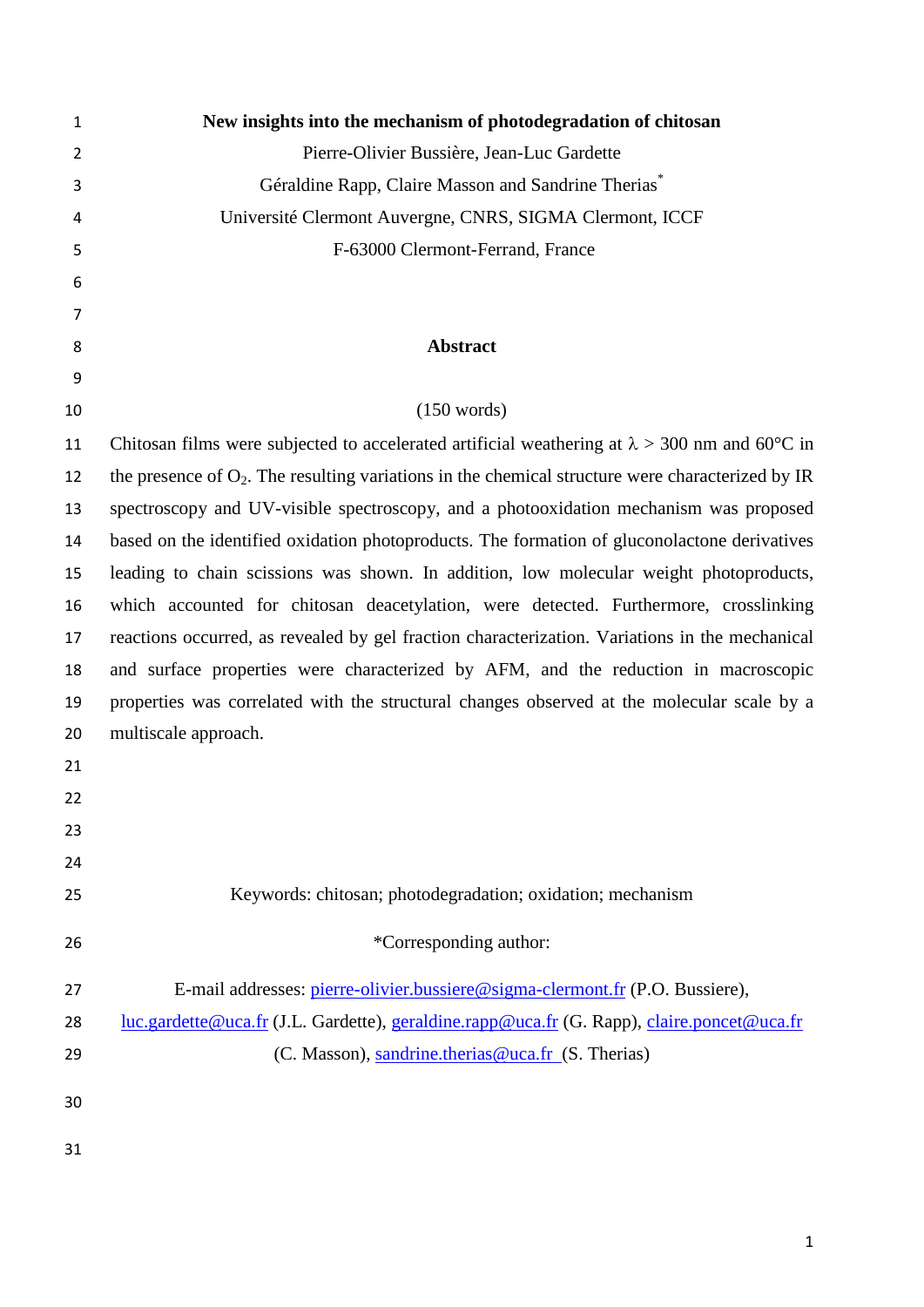#### **1. Introduction**

 Chitosan is a natural polysaccharide composed of N-acetyl glucosamine and glucosamine units, two derivatives of glucose, that are linked together by glycosidic bonds (Synytsya, Grafova, Slepicka, Gedeon & Synytsya, 2012) (Scheme 1). The presence of hydroxyl and amino groups promotes H bonds between macromolecular chains. Thus, chitosan can crystallize into a hydrated form and an anhydrous form (Ogawa, Yui & Okuyama, 2004). Due to its solubility in water, biodegradability, biocompatibility and non-toxicity, many studies have focused on the use of chitosan for medical purposes such as soft tissue engineering (Tchemtchoua et al., 2011), bone tissue engineering (Nazeer, Yilgor, Yilgor, 2017) and drug release (Lien et al., 2012). Due to the same "green" characteristics, chitosan was studied to be employed as a scaffold for water treatment (Moczek & Nowakowska, 2007) and as packaging material in the food industry (Aider, 2010).

- 
- 
- 



- 
- Scheme 1: Chemical structure of chitosan

 The dependence of the thermal degradation of chitosan on the degree of deacetylation was studied (Gamiz-Gonzalez et al*.*, 2017), (Villar-Chavero, Dominguez, Alonso, Oliet & Rodriguez, 2018). Changes in the degree of deacetylation of chitosan were reported during thermal treatment above 200°C (Zawadzki &Kaczmarek, 2010). The effect of the degree of deacetylation on the radiation-induced degradation of chitosan (Taskn, Cansag, Sen, 2014) was also investigated and revealed that deacetylation is an important factor for controlling the degradation rate of chitosan. Degradation of chitosan under different stresses (microwave (Wasikiewicz & Yeates, 2013) and cavitation (Huang, Wu, Huang, Yang & Ren, 2013) has also been reported. Regarding photodegradation, a few papers report the use of UV irradiation as a sterilizing agent at a wavelength of 254 nm: chitosan (Sionkowska, Planecka,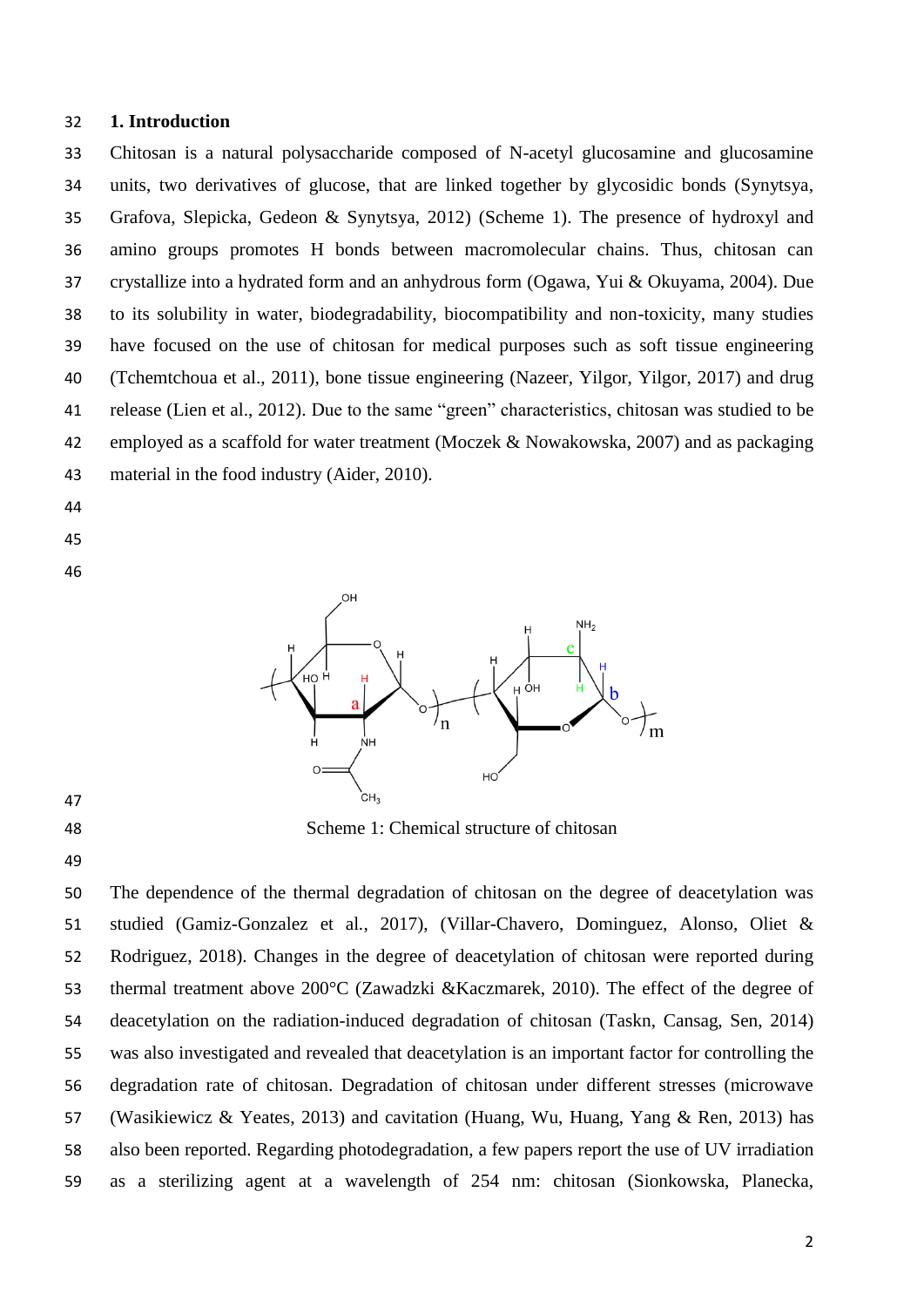Lewandowska, Kaczmarek & Szarszewska, 2013) (Andrady, Torikai, Kobatake, 1996) (Mucha &Pawlak, 2002); blends of chitosan/poly(vinyl pyrrolidone) (Sionkowska, Wisniewski, Skopinska, Vicini & Marsano, 2005) and of chitosan/poly(ethylene oxide) (Kowalonek, 2017); and chitosan modified with keratin (Sionkowska, Skopinska- Wisniewska, Planecka & Kozlowska, 2010), with silk fibroin (Sionkowska, Planecka, Lewandowska & Michalska, 2014) or with tannic acid (Sionkowska, Kaczmarek, Gnatowska & Kowalonek, 2015). The effect of UV degradation was mainly characterized on the thermal or mechanical properties but also on the surface of chitosan films (Sionkowska, 2006). UV 68 irradiation at  $\lambda = 254$  nm was shown to provoke a decrease in molecular weight as a result of chain scissions. Changes in IR spectra were observed, such as the formation of bands 70 attributed to carbonyl groups at  $1730 \text{ cm}^{-1}$  and an increase of bands attributed to amide at 71 1655 cm<sup>-1</sup> (C=O) and 1560 cm<sup>-1</sup> (N-H) accompanied with a decrease of the IR band at 1590 72 cm<sup>-1</sup> corresponding to the amine group (Sionkowska et al; 2013) (Mucha &Pawlak, 2002).

73 One study reports the  $TiO<sub>2</sub>$  photocatalytic-oxidation of solid-state chitosan under fluorescent irradiation (Nawi, Jawad, Sabar & Wan Ngah, 2011); more recently, the effect of UV irradiation on the physicochemical characteristics of chitosan modified with nanoparticles of silver vanadate (Abdelghany, Ayaad & Aboelkheir, 2019) was reported. However, weathering 77 of chitosan films under UV-light irradiation at long wavelengths  $(\lambda > 300 \text{ nm})$  under accelerated conditions of natural outdoor weathering has received little attention (Sionkowska, Planecka, Kozlowska, Skopinska-Wisniewska, Los, 2011), and no mechanism of photooxidation has been proposed.

 The aim of this work is to propose a photodegradation mechanism of chitosan in 82 photooxidative conditions at  $\lambda > 300$  nm under accelerated artificial conditions (at 60°C in the 83 presence of O<sub>2</sub>), which can explain the variations in material properties. The main objective of the paper is to provide evidence of the consequences of photochemical reactions on the macroscopic properties of chitosan and to qualitatively and quantitatively confirm the direct relationship between variations in the chemical structure and variations in the mechanical properties due to a multiscale approach of the degradation.

- 
- **2. Experimental**
- **2.1. Materials**
-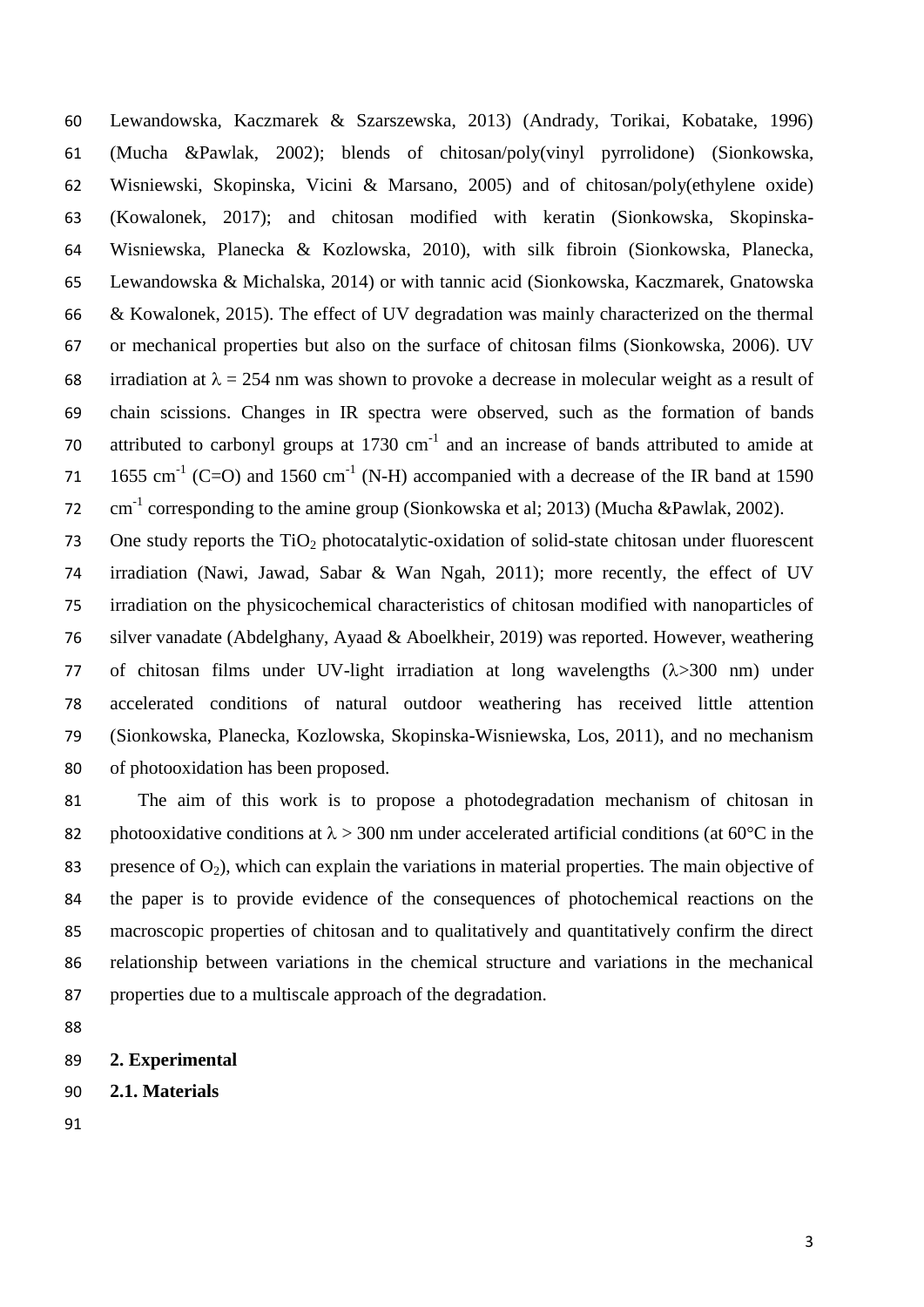Chitosan was purchased from Polysciences Inc. as a purified powder with an average 93 molecular weight of 15 000 g.mol<sup>-1</sup> and a minimum degree of deacetylation of 85%.  $-$ Thus, the R group in Scheme 1 is defined as –H for 85 % of monomer and as acetamide group for 15 % of monomer. The deacetylation degree of the chitosan film (after Soxhlet treatment) was monitored using IR spectra by following the formula given by Kasaai (Kasaai, 2008) for the ratio of absorbance at 1655 cm<sup>-1</sup> and 3450 cm<sup>-1</sup>, at 1320 cm<sup>-1</sup> and 1420 cm<sup>-1</sup>, and at 1560 cm<sup>-1</sup> 98 and 2875 cm<sup>-1</sup>. The degree of deacetylation was then estimated to be  $82 \pm 4$  %, and the NH<sub>2</sub> group predominated the acetamide group in this chitosan sample.

 To prepare the films, chitosan powder was dissolved in acidified water (acetic acid 1% 101 v/v, pH = 5) at a concentration of 10-20 mg.mL<sup>-1</sup> and stirred for 3 h at 60°C. Solutions were then deposited in Petri dishes, and self-standing films were obtained after drying in ambient 103 air for a few hours. Films of thickness in the range  $25 - 50 \mu m$  or 150  $\mu m$  were obtained for the different subsequent analyses. Purification of the films was performed by Soxhlet extraction in MeOH for 24 h. The films were then dried at 60°C under vacuum for 14 hours.

#### **2.2. Irradiation**

108 UV-visible light irradiation  $(\lambda > 300 \text{ nm})$  of thin films was performed in a SEPAP 12/24 unit, which was designed for studying polymer photodegradation during artificial ageing with medium-accelerated conditions (Philippart, Sinturel & Gardette, 1997). The chamber consisted of a square reactor equipped with four medium-pressure mercury lamps situated vertically at each corner of the chamber. Wavelengths below 300 nm were filtered by the borosilicate envelope of the lamps, acting as a UV filter below 300 nm (see Fig S1). In the centre of the chamber, the samples were fixed on a 13 cm-diameter rotating carousel that can hold 24 samples. The temperature in the chamber of SEPAP 12/24 is controlled at the surface of a polymer film through a Pt 1000 probe and continually regulated by air circulation. The 117 temperature at the surface of the samples was set to 60<sup>o</sup>C.

# **2.3. Characterization Techniques**

#### *Spectroscopic analysis*

 Changes in the UV-visible spectra were monitored with a Shimadzu 2600 plus spectrophotometer equipped with an integrating sphere. IR spectra were recorded in transmission mode with a Nicolet 6700 Fourier transform infrared (FTIR) spectrophotometer operated with OMNIC software. The spectra were obtained with 32 scan summations at 4 cm-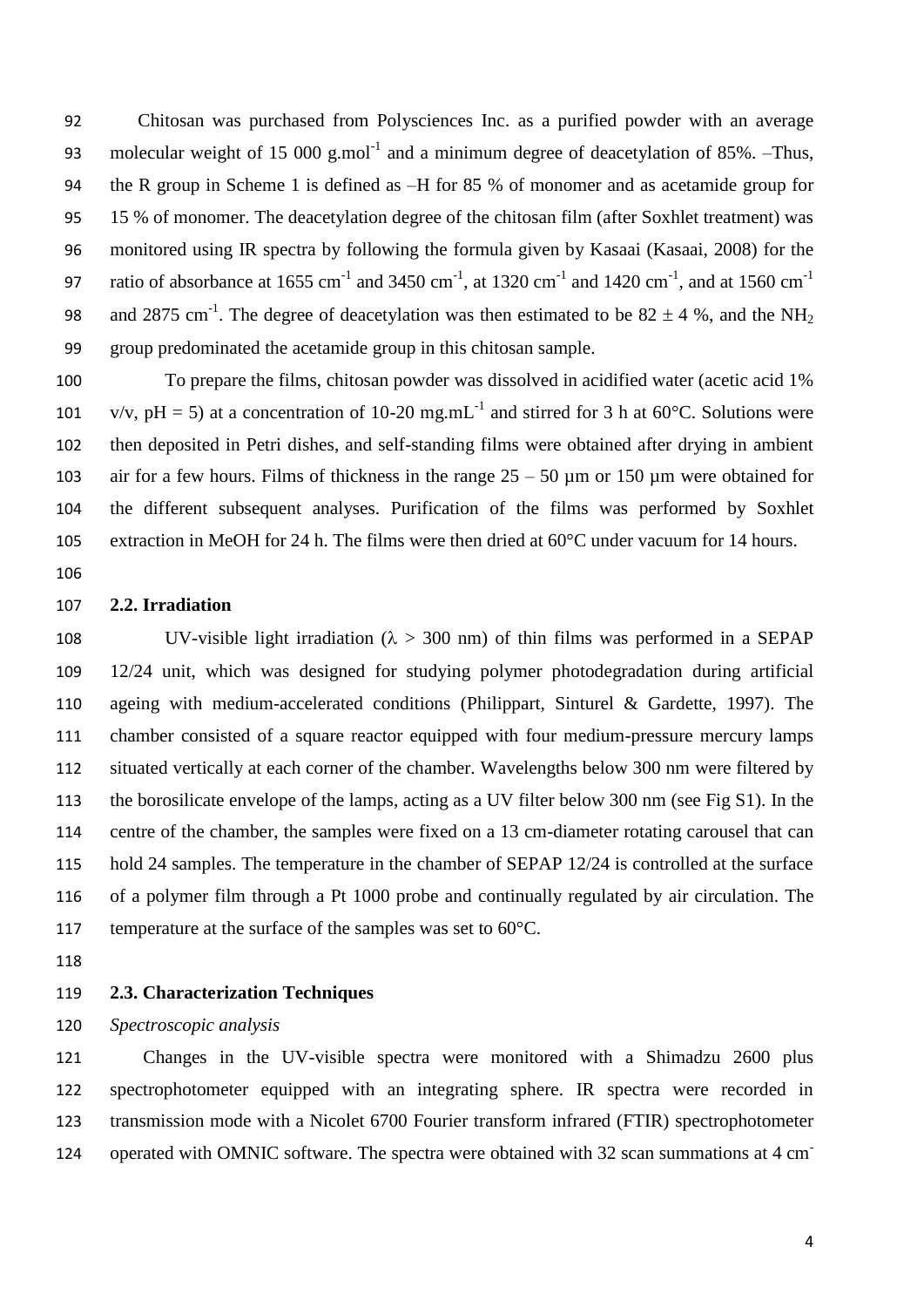125 <sup>1</sup> resolution. IR analysis of chitosan powder was performed by mixing 2 mg of this powder with 200 mg of KBr.

#### *Chemical derivatization reaction*

 Most of the oxidation products were identified by performing chemical derivatization treatments that selectively convert oxidation products into chemical groups with different IR 131 characteristics (Wilhelm & Gardette, 1994). Ammonia (NH<sub>3</sub>) reacts with carboxylic acids to 132 generate carboxylate ions and with esters to generate amides.  $NH<sub>3</sub>$  treatment was performed at room temperature in simple flow reactors that could be sealed off to allow the reaction to proceed. 2,4-Dinitrophenylhydrazine (2,4 DNPH) was used to identify aldehydes and ketones. The formation of 2,4-dinitrophenylhydrazone can be detected by two IR absorption bands at 136 1595 cm<sup>-1</sup> and 1620 cm<sup>-1</sup> and a very intense UV-Vis absorption band at 365 nm.

# *Solid Phase Micro Extraction (SPME)*

 Films were irradiated in sealed vials to collect the volatile photodegradation products. SPME analysis was performed using Carboxen–PDMS fibres (75 mm) from Supelco (Bellefonte, PA, USA) with an extraction time of 5 min at 60°C, and gas chromatography- mass spectrometry (GC-MS) was performed with a PEG Supelcowax® 10 column (30 m x 0.25 mm x 0.25 mm) from Supelco.

*Gel fraction*

 Crosslinking of polymers was evaluated by gravimetric measurements of the gel fraction (Gf). Irradiated films (approximately 5 mg) were immersed in acidified water (acetic acid 1% v/v) (5 mL) for 48 h. The solutions were then filtered using a Büchner funnel. The insoluble fractions were dried at 60°C and then weighed. The gel fraction is defined by equation 1:

$$
Gf = \frac{M_{\text{insoluble}}}{M_{\text{initial}}} \tag{1}
$$

# *Atomic force microscopy*

 AFM measurements were performed in tapping mode using an atomic force microscope (AFM) Bruker Multimode driven by a Nanoscope V control unit. The surface topographical images were analysed by the Nanoscope 7.20 software. Images were obtained at three different locations, and the average roughness was determined from these images at four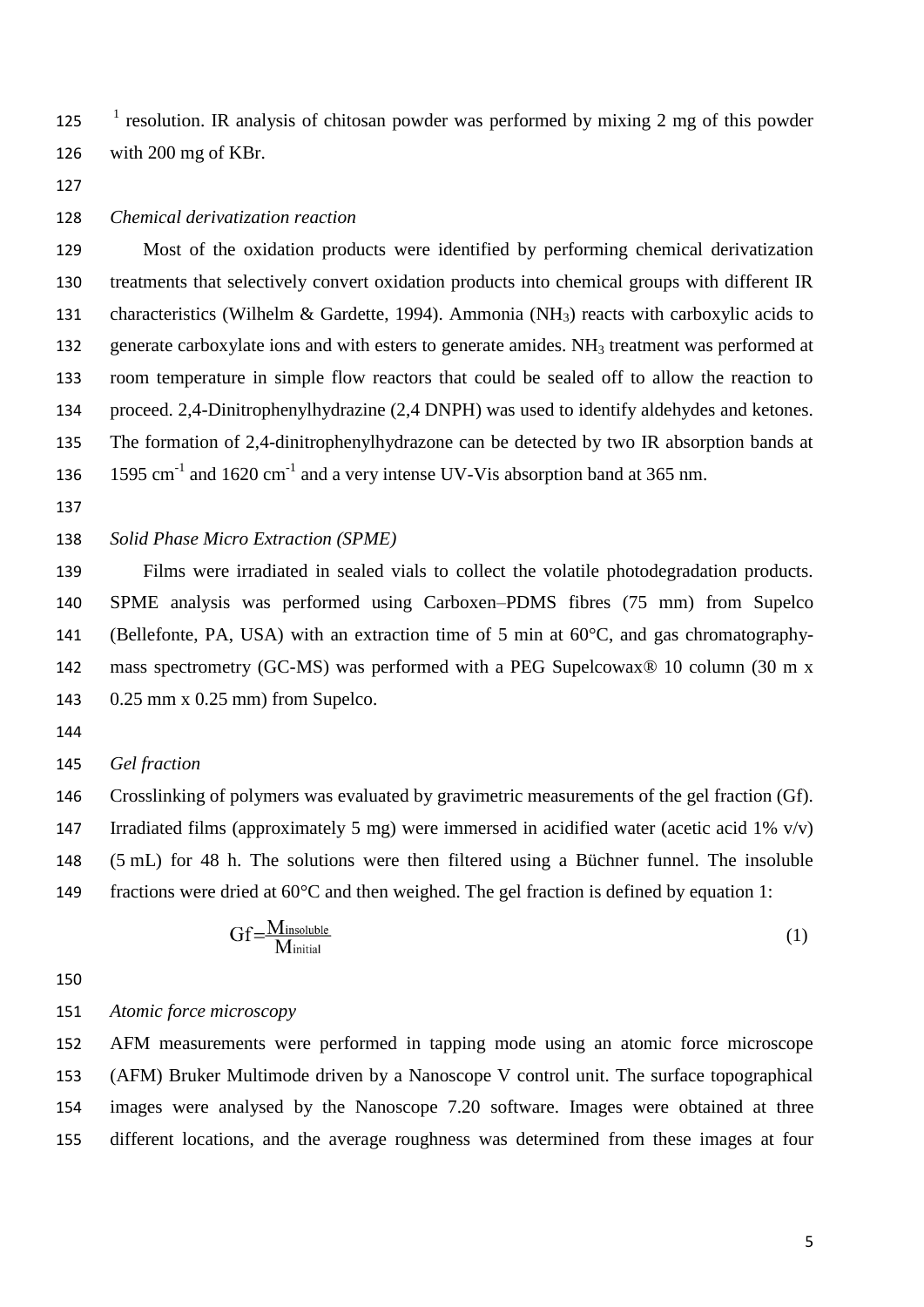different locations for each image. The tip was an RTESPA-300 cantilever (Bruker) with a spring constant of approximately 40 N/m and a radius of curvature of approximately 8 nm.

- 
- 

# *AFM nano-indentation*

 The force–distance curves were measured at a constant deflection (or constant load). Nano-162 indentations were performed using a diamond tip (64.05 kHz) with a spring constant of 234.5 N/m and a curvature radius of 25 nm. Three tests of nano-indentation were performed on different areas of the polymer film. Each test corresponded to nine indentations; thus, 3×9 165 force curves were used with a load that varied from 1 to 5  $\mu$ N. The force-displacement curves obtained via AFM nano-indentation measurements were analysed using the model proposed by Oliver and Pharr (Oliver & Pharr, 1992) (procedure (O&P)).

# *AFM nanoscale thermal analysis*

 Variations in the thermal properties of the films were monitored at the surface using an 171 AFM nanoscale thermal analysis module (Vita). The probe was heated from 20 °C to 300 °C at 172 a rate of  $5 \text{ °C/s}$ , and each measurement was performed 3 times to ensure good reproducibility. The Vita probes can also be used to obtain AFM images of the surface (Collin et al*.*, 2012).

#### **3. Results and discussion**

# **3.1. Characterization of chitosan films before irradiation**

 The main spectral features of chitosan and assignment of the IR bands according to the literature (Mucha & Pawlak (2002)(Valentin, Bonelli, Garrone, Di Renz &, Quignard, 2007) 179 are the OH and NH stretching bands at  $3435 \text{ cm}^{-1}$  and between  $3300\text{-}3150 \text{ cm}^{-1}$ , respectively, 180 the C=O stretching band at 1655 cm<sup>-1</sup>, the NH<sub>2</sub> scissoring and NH deformation bands at 1590  $\text{cm}^{-1}$  and 1560 cm<sup>-1</sup> and the C-O-C stretching band attributed to the osidic bond or pyranose 182 ring at 1150 cm<sup>-1</sup>. Figure 1 compares the carbonyl domain in the IR spectrum of the commercial chitosan powder pressed into a KBr pellet to the same domain in the IR spectra of the pristine films before and after Soxhlet extraction in MeOH for 24 h.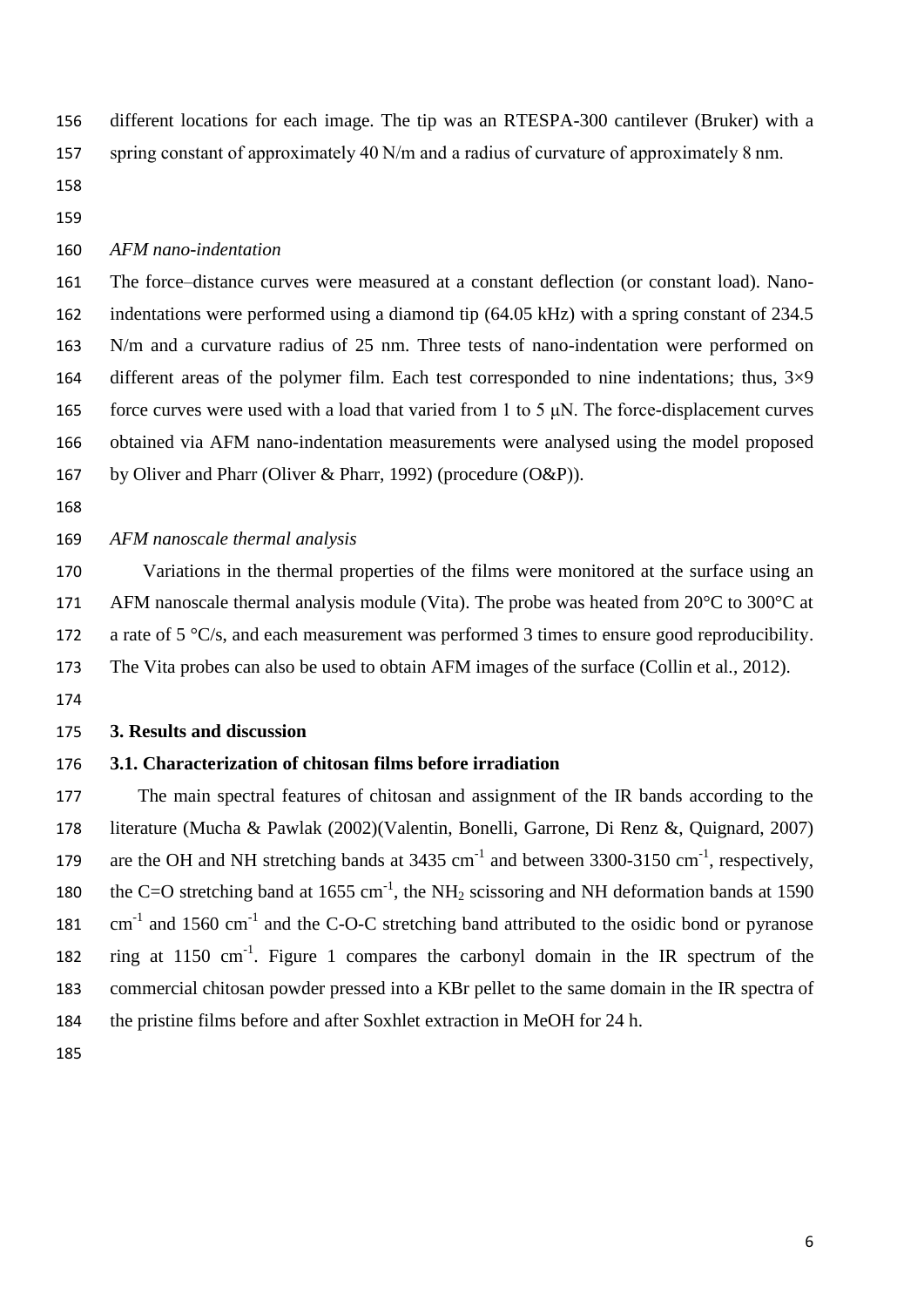

 Figure 1: IR spectra of chitosan films (e = 25 µm) before and after 24 h Soxhlet extraction in MeOH and the chitosan powder in KBr pellets.

 The IR spectra shown in Figure 1 indicate that Soxhlet extraction of the chitosan film in MeOH provokes the disappearance of three IR bands at  $1710 \text{ cm}^{-1}$ ,  $1550 \text{ cm}^{-1}$  and  $1410 \text{ cm}^{-1}$   $\frac{1}{1}$ . This finding can be attributed to the removal of acetic acid and acetate ions. These two products are retained from the process that was used to obtain the films and involved preliminary dissolution in acetic acid-containing solution, which could therefore be trapped within the films at low concentrations even after drying. Acetate ammonium groups are likely generated as a result from the reaction of acetic acid with the amine functions of chitosan (Rinaudo, Pavlov & Desbrieres, 1999). The IR spectrum of chitosan film after Soxhlet extraction is similar to the spectrum of chitosan powder that was pressed into KBr pellets. The experiments reported in this paper were performed for chitosan films that were purified by Soxhlet extraction in MeOH for 24 h.

#### **3.2. Photooxidation of chitosan**

### *3.2.1. Analysis of chemical variations by IR spectroscopy*

204 Irradiation in accelerated artificial conditions at  $\lambda > 300$  nm in the presence of O<sub>2</sub> (photooxidation) resulted in noticeable modifications to the IR spectra (Figure 2a). Irradiation 206 provoked a marked decrease in the absorption in the domain  $3500 - 3300$  cm<sup>-1</sup>, which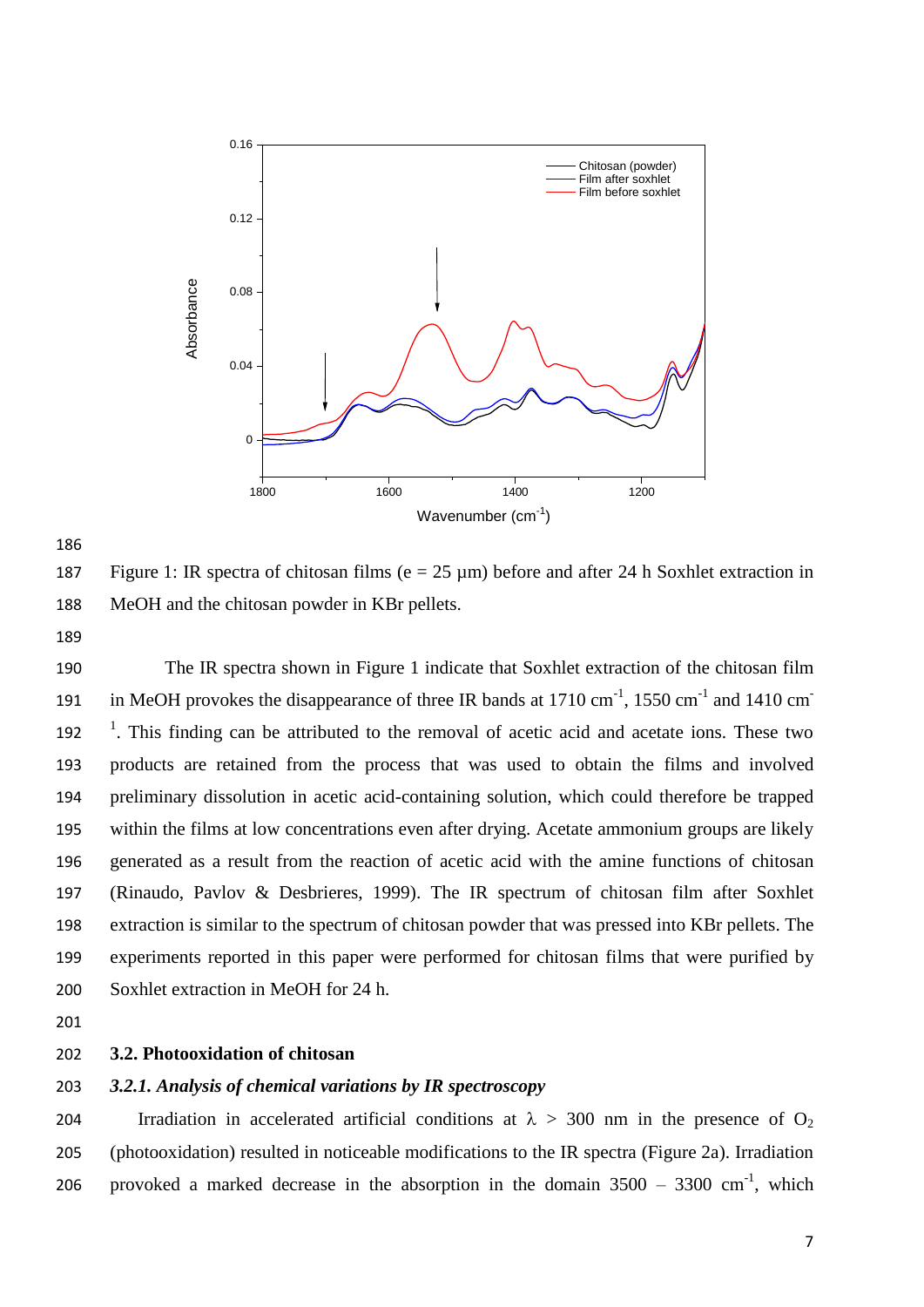indicates a loss of constitutive water or water generated from the dissolution process and/or breaking of hydrogen bonds present in the chitosan film (Ogawa et al., 2004). A decrease in 209 the IR absorption band of C-O-C bonds at  $1150 \text{ cm}^{-1}$  was also observed, which could reflect chain scission reactions and/or ring opening of glucosamine and N-acetyl glucosamine. To visualize the changes in the IR spectra in the carbonyl domain, the spectra were subtracted 212 from those of the unexposed film in the domain  $2000-1500$  cm<sup>-1</sup> and are presented in Figure 213 2b. A relatively broad band was observed, with a maximum at  $1675 \text{ cm}^{-1}$  and shoulders at  $1730 \text{ cm}^{-1}$  and  $1780 \text{ cm}^{-1}$ . This result is similar to the 254 nm irradiation-induced spectral variations reported in the literature, which proposed chain scission reactions and cleavage of glycosidic bonds (Andrady et al. 1996) (Mucha & Pawlak, 2002) (Wasikiewicz, Yoshii, Nagasawa, Wach & Mitomo, 2005) (Wang, Huang & Wang, 2005).

- a)
- 



- 
- 
- 
- 
- 
- 
- 
-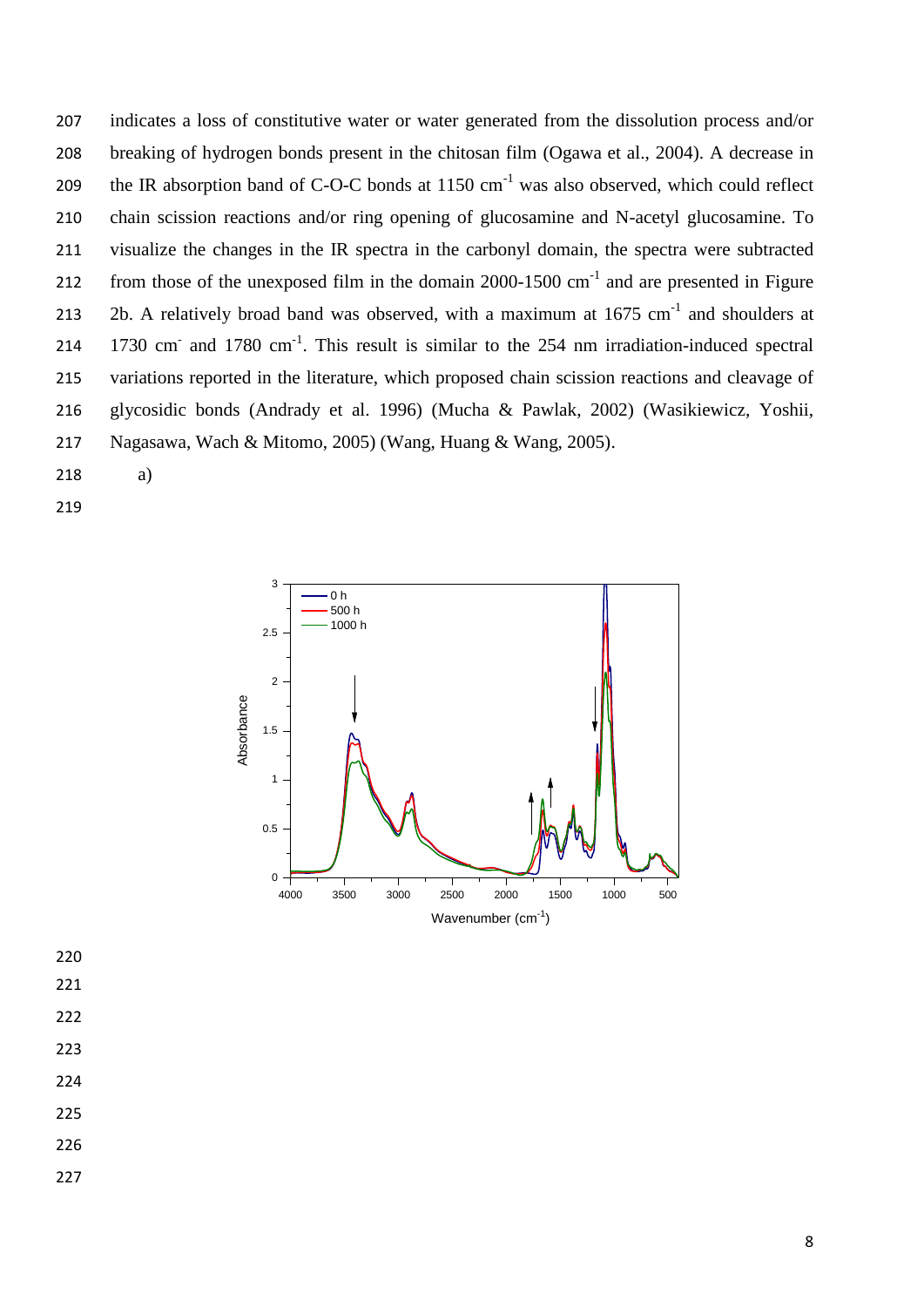228 b)



229

232

230 Figure 2: a) IR spectra of a chitosan film  $(e = 25 \mu m)$  during photooxidation 231 b) Subtracted IR spectra in the carbonyl domain

233 The decrease in absorbance at  $1150 \text{ cm}^{-1}$  (Figure 2) reflects the disappearance of the 234 pyranose ring/acetal bond and can be correlated with the accumulation of oxidation products 235 at 1730 cm<sup>-1</sup>. As proposed by several authors (Mucha & Pawlak, 2002) (Sionkowska, 2011), 236 the accumulation of oxidation products at  $1730 \text{ cm}^{-1}$  could be related to the formation of an 237 ester function and simultaneous disappearance of the  $\beta$ -1.4 osidic bond. Taking into account 238 the correlation between the increase in absorbance at 1730 cm<sup>-1</sup> and the decrease at 1150 cm<sup>-1</sup>, 239 which reflects the disappearance of the pyranose ring/acetal bond (hydrogen abstraction on 240 carbon atom (b) in Scheme 2), this ester bond formation would be consistent with the 241 generation of gluconolactone.

242 The IR band at 1675 cm<sup>-1</sup> can be attributed to the vibration  $vC=O$  of a carbonyl function 243 of amide I. Considering the chemical structure of chitosan, the formation of a primary amide 244 can also be explained by a mechanism involving oxidation in the  $\alpha$ -position of the amine 245 function (hydrogen abstraction on carbon atom (c)). This mechanism is represented in 246 Scheme 2 and discussed at a later point in the manuscript.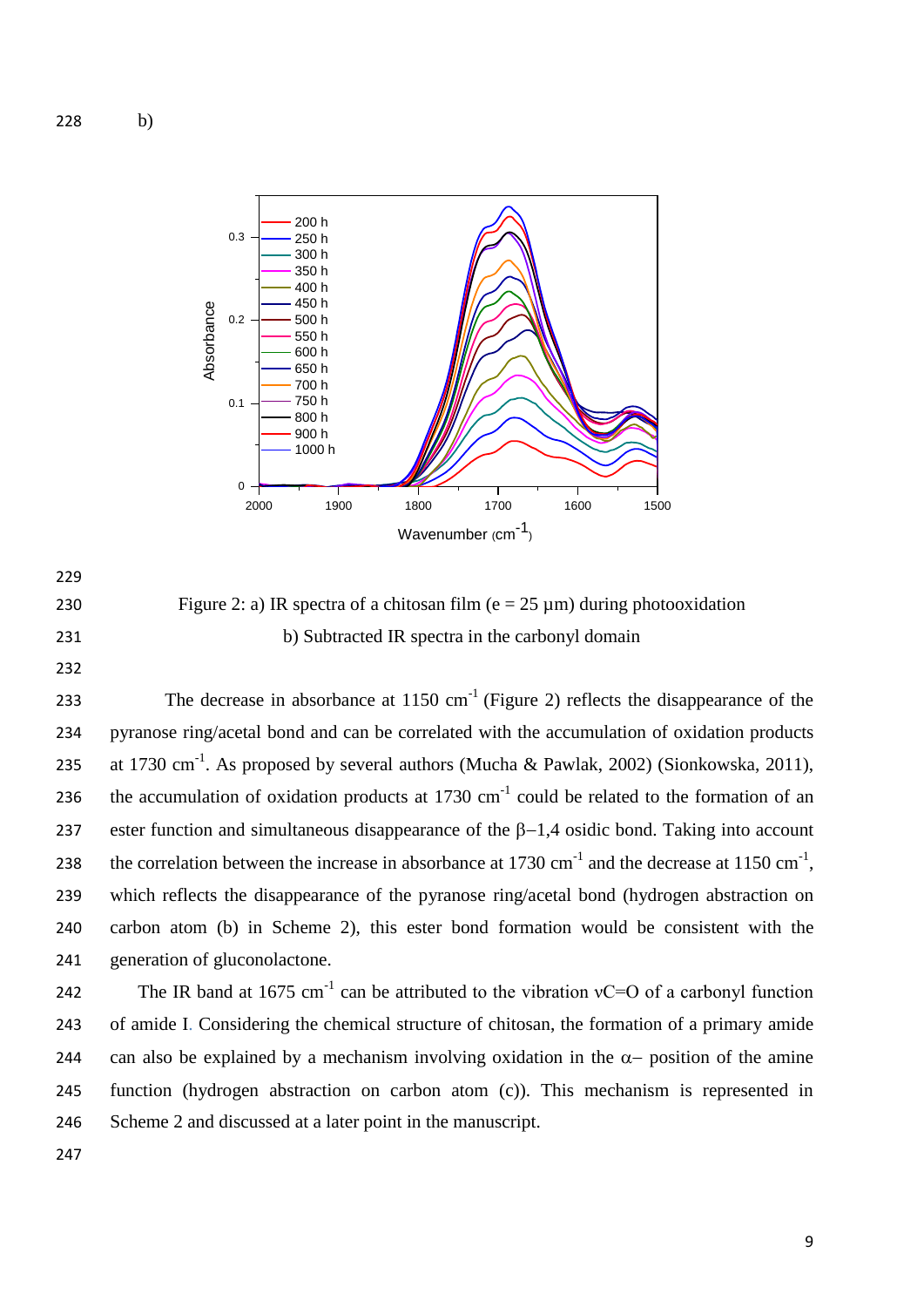# *3.2.2. Derivatization treatment*

 Chemical derivatization treatments with NH<sup>3</sup> were performed to identify the 251 degradation products observed by IR analysis at  $1730 \text{ cm}^{-1}$ . NH<sub>3</sub> reacts with carboxylic acids to generate carboxylate ions and reacts with esters, lactones and anhydrides to generate 253 amides. First, it was verified that no reaction with  $NH_3$  occurred with pristine chitosan. NH<sub>3</sub> treatment of photooxidized films provoked a decrease in the broad absorption at  $1730 \text{ cm}^{-1}$  255 and the formation of two weak bands at  $1640 \text{ cm}^{-1}$  and  $1595 \text{ cm}^{-1}$  (see Fig. S2). These bands 256 indicate the formation of amides  $(1640 \text{ cm}^{-1})$  and ammonium carboxylates  $(1595 \text{ cm}^{-1})$ . 257 Amides were formed from the reaction of NH<sub>3</sub> with esters or anhydride, and ammonium 258 carboxylates resulted from the reaction of  $NH_3$  with carboxylic acid or anhydrides.  $NH_3$ treatment allows the identification of esters and carboxylic acids as oxidation photoproducts.

 Ester formation was suggested by several authors (Sionkowska et al., 2013), (Andrady et al., 1996) (Mucha & Pawlak, 2002) (Wasikiewicz et al., 2005), but to the best of our knowledge, direct evidence of gluconolactone formation has not yet been reported. For comparison and to confirm the presence of gluconolactone in the photooxidized chitosan film, molecular gluconolactone was blended with pristine chitosan, and the blend was analysed by IR spectroscopy. The IR spectrum is shown in Figure 3a, which clearly confirms the existence 266 of the absorption band at 1730  $cm^{-1}$  attributed to the  $v(C=O)$  vibration band of gluconolactone.

a)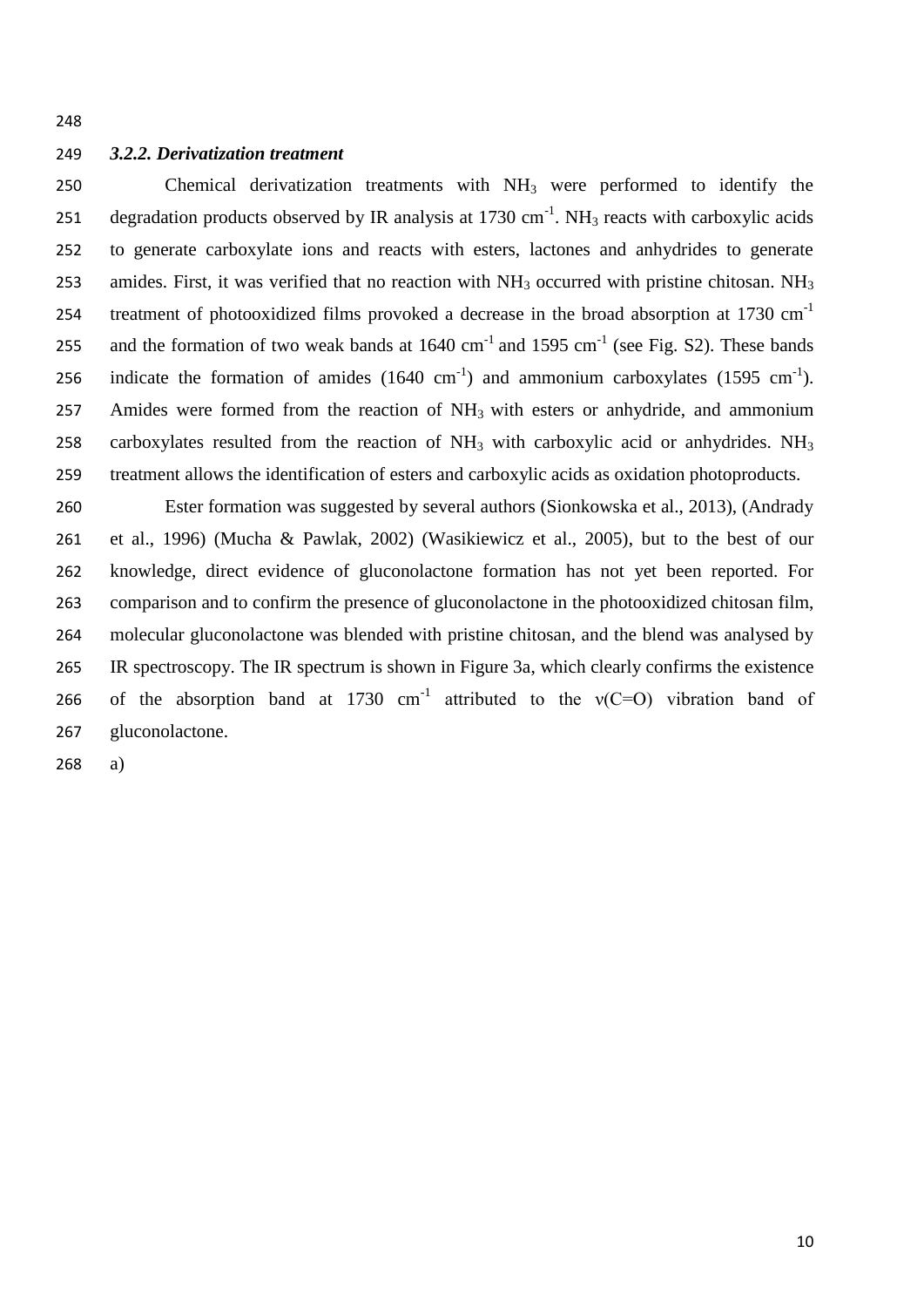

269

270 Figure 3a: IR spectrum of a film  $(e=25 \mu m)$  of chitosan blended with gluconolactone. 271 b)



272

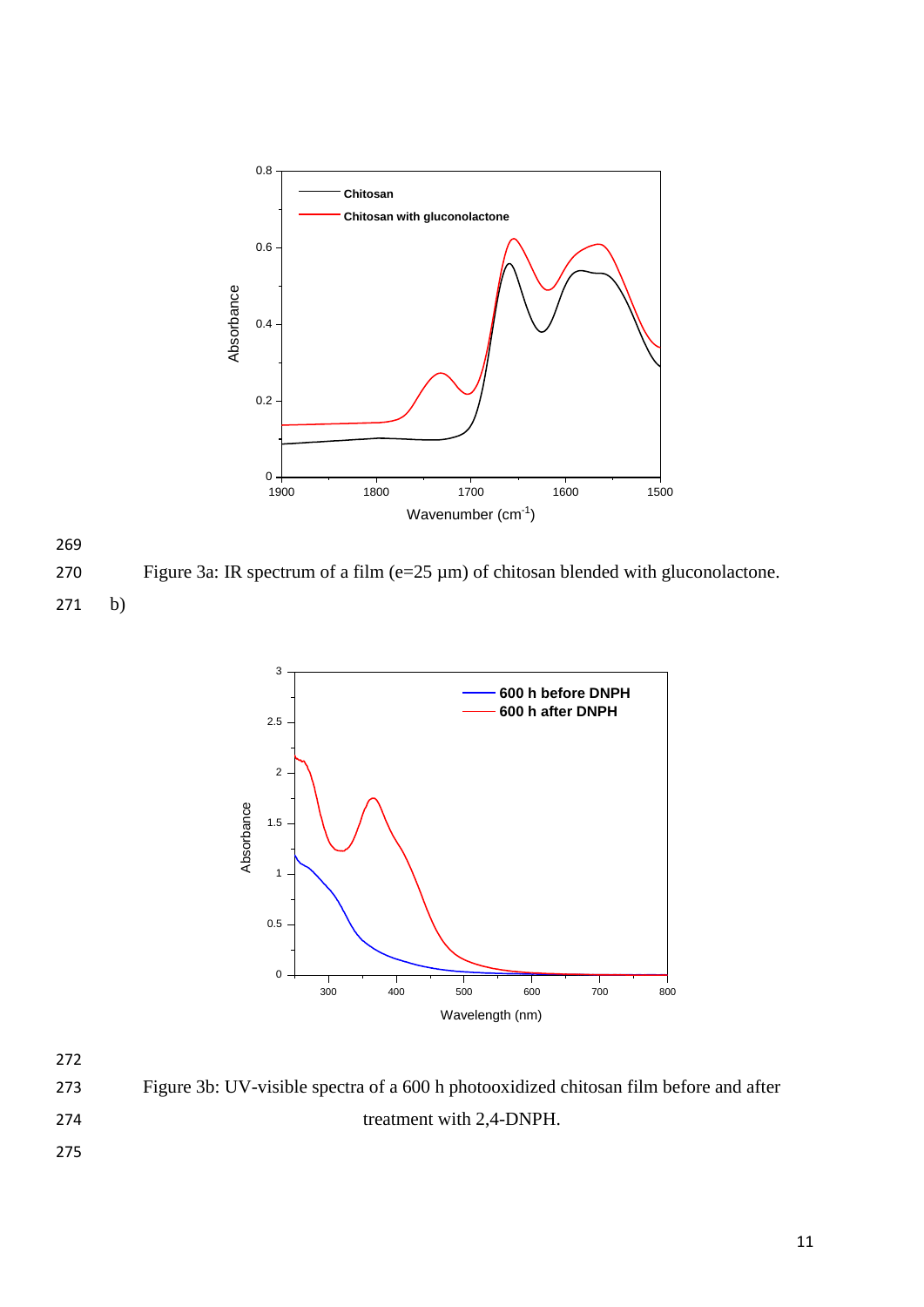To complete the identification of the oxidation photoproducts, chemical treatment using 2,4-DNPH was performed on photooxidized chitosan films. The UV-visible spectra of photooxidized chitosan films after 2,4-DNPH treatment (Figure 3b) show a broad band with a maximum at 365 nm corresponding to the phenylhydrazone derivative. This result indicates that aldehydes and/or ketones were formed by the photooxidation of chitosan.

 

#### *3.2.3. Analysis of volatile products*

 Photooxidation of polymers is known to be responsible for the formation of low molecular weight products that are likely to migrate from the solid polymer samples and are not detected by the analysis of the films by the spectroscopic methods reported above (Gaume, Wong- Wah-Chung, Rivaton, Therias, Gardette, 2011). To identify the volatile degradation products, SPME-GC/MS was performed. Formamide and acetamide were detected as the main degradation products (see Figure S3). It is also important to note the presence of acetic acid, which was used to solubilize chitosan. As formamide and acetamide molecules contain nitrogen atoms in their structure and therefore are not formed by photooxidation of the cellulose backbone, these products can be attributed to the degradation of the pending groups of chitosan. As a consequence, the deacetylation degree of the chitosan film is changed.

 The formation of volatile products (such as acetamide) and the accumulation of ketone/aldehyde groups can be connected to the cleavage of pending groups on carbon atoms (a), following the mechanism given in Scheme 2.

### *3.2.4. Characterization of chain scission/crosslinking*

*Gel fraction*

 To provide evidence of the variations in polymer architecture, the insoluble/gel fractions of photooxidized chitosan films were measured for irradiation times as long as 400 hours. The gel fraction of photooxidized chitosan films increased progressively from 0 (no insoluble fraction before irradiation) to 96 % after 400 hours of irradiation, which indicates that the polymer becomes almost insoluble. This high gel fraction value can be attributed to the formation of a three-dimensional network from crosslinking during the irradiation of chitosan.

#### **3.3 Degradation mechanism**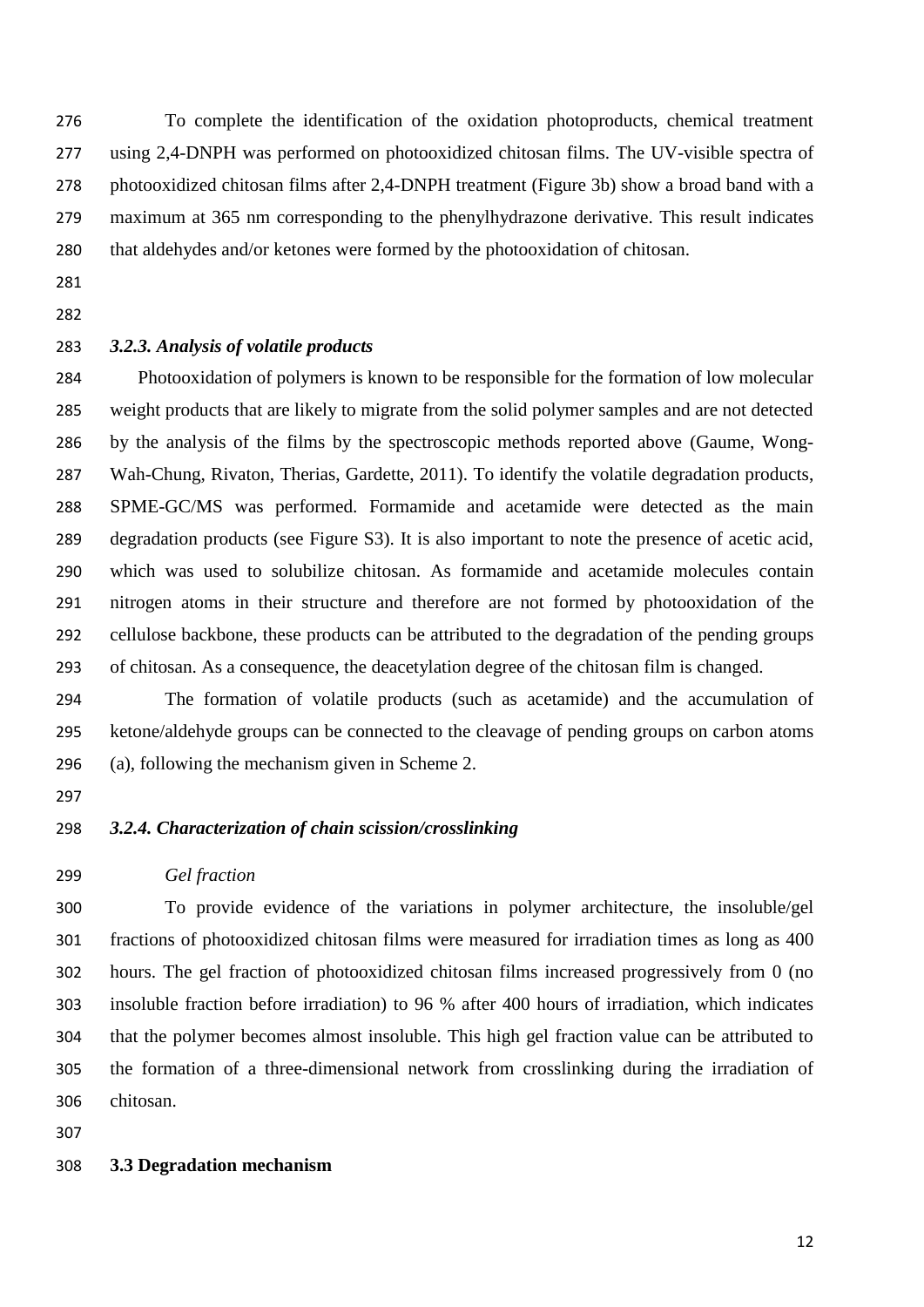A photooxidation mechanism that explains the formation of the identified photoproducts was proposed (Scheme 2). This mechanism is based on a radical chain reaction with initial hydrogen abstraction on the carbon atoms noted (a), (b) and (c) by radicals from chromophoric impurities, or defects that in commercial chitosan could include proteins and metals. The photodissociation of acetamide groups attached to glucosamine unit, (broad band from 250 till 350 nm) could also be a potential source of radicals able to initiate the chain reaction. However, despite the many articles published in the literature, no real proof was brought that this reaction occurs on exposure to wavelengths above 300 nm. (Rideal & Mitchell, 1937). However, no evidence was obtained that this reaction would occur (Sharkey & Mochel,1959). (Moore, 1963). Radical Oxygenated Species such as HOO·, HO·, R-OO· can be formed and initiate the oxidation by hydrogen abstraction on the polymer chains. The initiation processes in polymer degradation have been reviewed many times in the literature (see for example Scott, 1995). This is followed by the addition of dioxygen, the formation of hydroperoxides and the decomposition of hydroperoxides to generate macroalkoxy radicals (Scheme 2). Hydrogen abstraction from the carbon atom (a) generates the macroalkoxy 324 radical A, which may decompose to generate gluconolactone (its IR band at  $1730 \text{ cm}^{-1}$  was identified by NH3 treatment). This reaction generates lactones such as gluconolactone and is accompanied by chain scissions. Hydrogen abstraction from carbon (c) leads to the formation of radical C, which may decompose to form amide groups via ring-opening (IR band at 1675 328 cm<sup>-1</sup>).

 An important issue is the role played by the temperature in the photooxidation performed at 60°C. Thermal ageing at 60°C in a ventilated oven in absence of light (dark control) during the same time (up to 420 h) was then performed. Comparing the IR spectra after exposure for 332 420 h to thermooxidation at 60°C or 400 h to photooxidation at  $\lambda > 300$  nm-60°C (see Fig. S4) clearly indicates that the IR spectra was only slightly modified after thermooxidation for 334 420 h, whereas exposure to light at  $\lambda > 300$  nm-60°C resulted in dramatic modification of the infrared spectra with the formation of the photproducts which formation has been described above (part 3.2.1). This result clearly indicates that in the current ageing conditions, the oxidation mainly results from irradiation.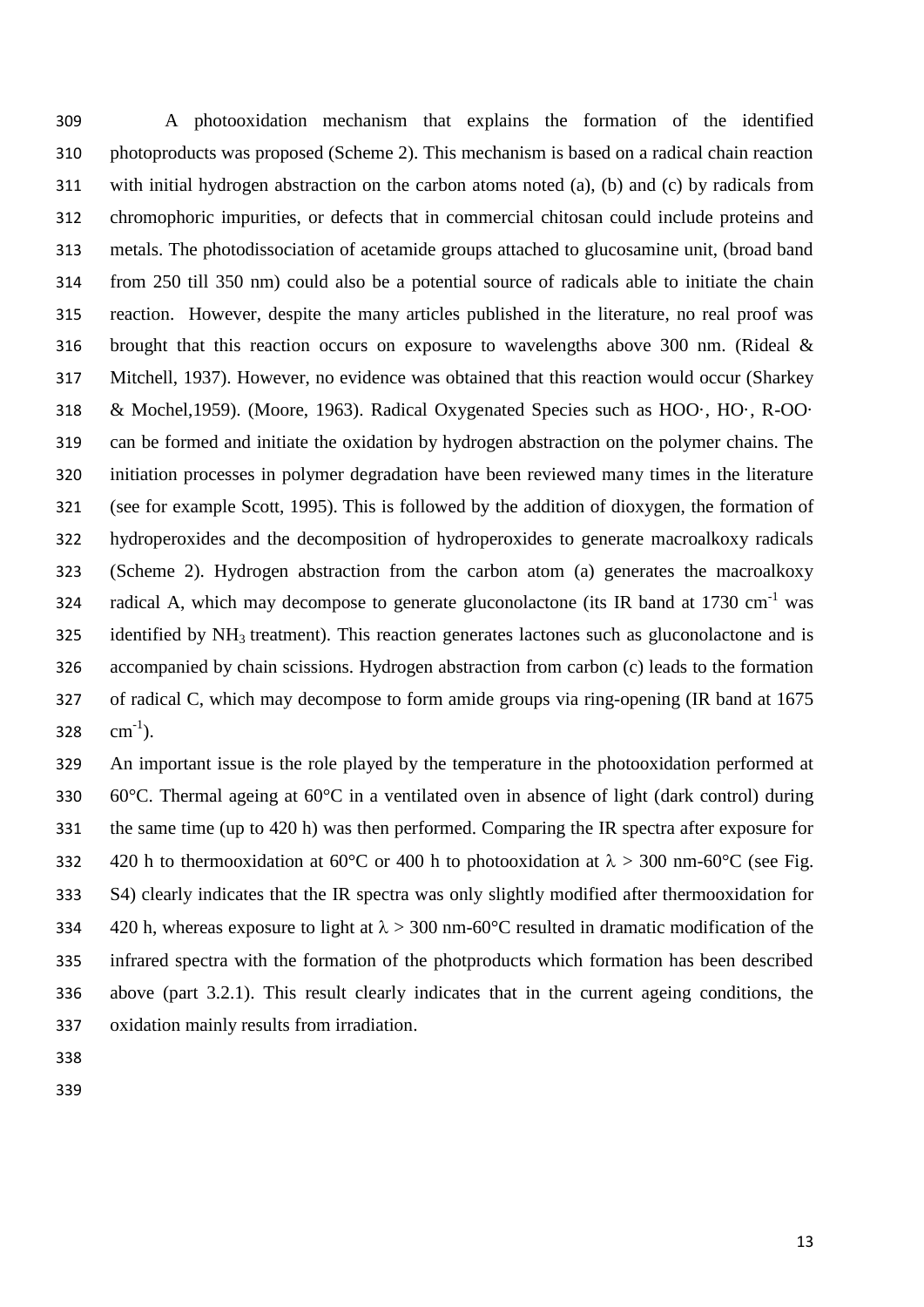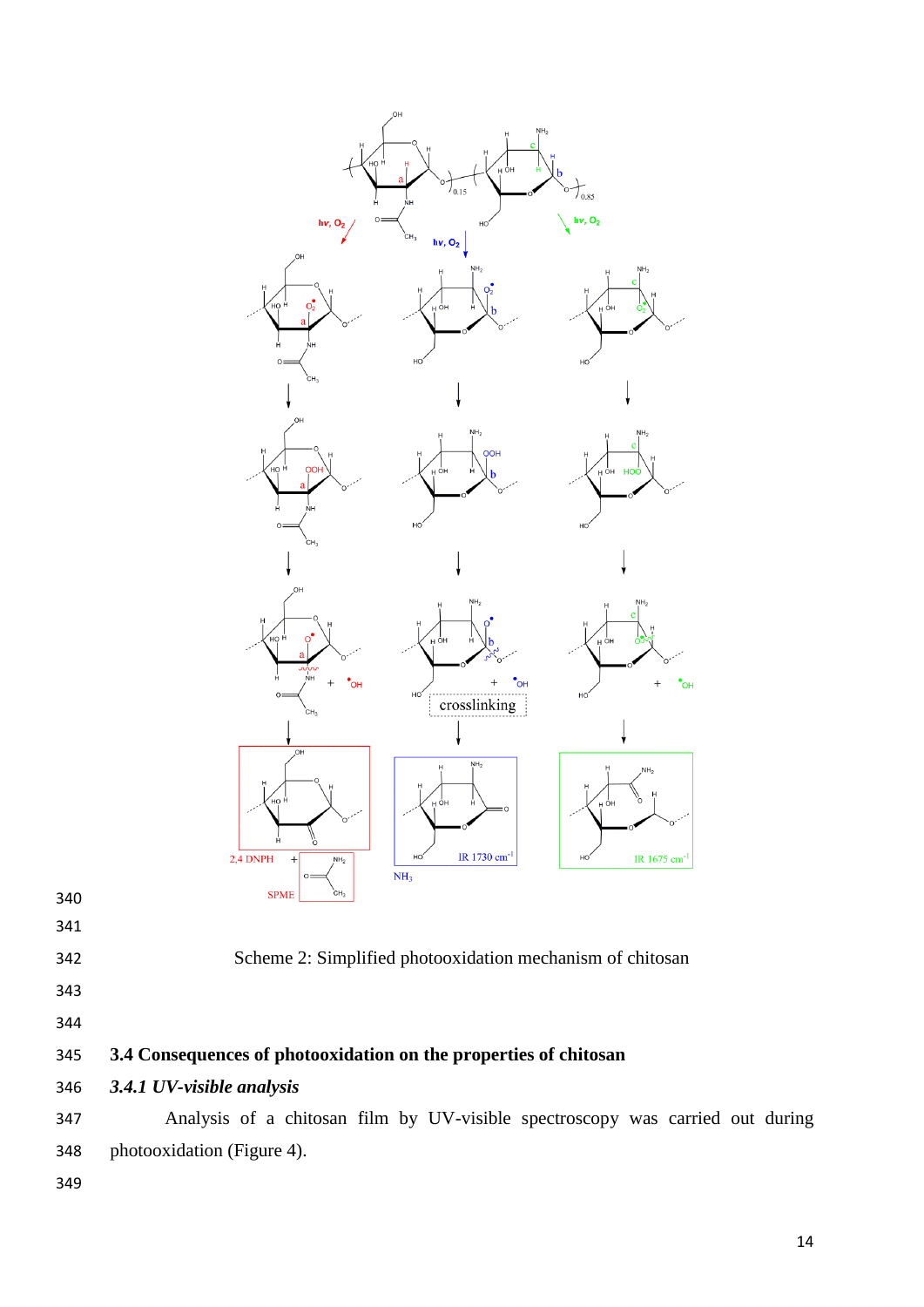

351 Figure 4: UV-Visible spectra of chitosan films during photooxidation ( $e = 25 \mu m$ )

 The absorption front of the UV-vis spectra progressively shifted towards longer wavelengths during photooxidation, leading to yellowing of the chitosan film, and a shoulder with an absorption maximum could be observed at 270 nm. This feature was attributed to the formation of carbonyl groups and the cleavage of glycosidic bonds by several authors (Synytsya et al., 2012) (Wang et al., 2005).

- 
- 

# *3.4.2 Mechanical properties*

 Variations in the mechanical properties at the surface of chitosan films during photooxidation were assessed by elasticity measurements at the nanoscale (Table 1). To confirm the behaviour at the nanoscale, the polymer surface was analysed by AFM nano- indentation measurements. The loading/unloading indentation curves were measured for two irradiation times (see Figure S5).

 The distance or displacement to reach the maximum force decreased after 200 h of irradiation. This is characteristic of an increase in the surface nano-hardness and Young's modulus. The increase in the nano-hardness of chitosan observed under irradiation can be correlated to crosslinking reactions.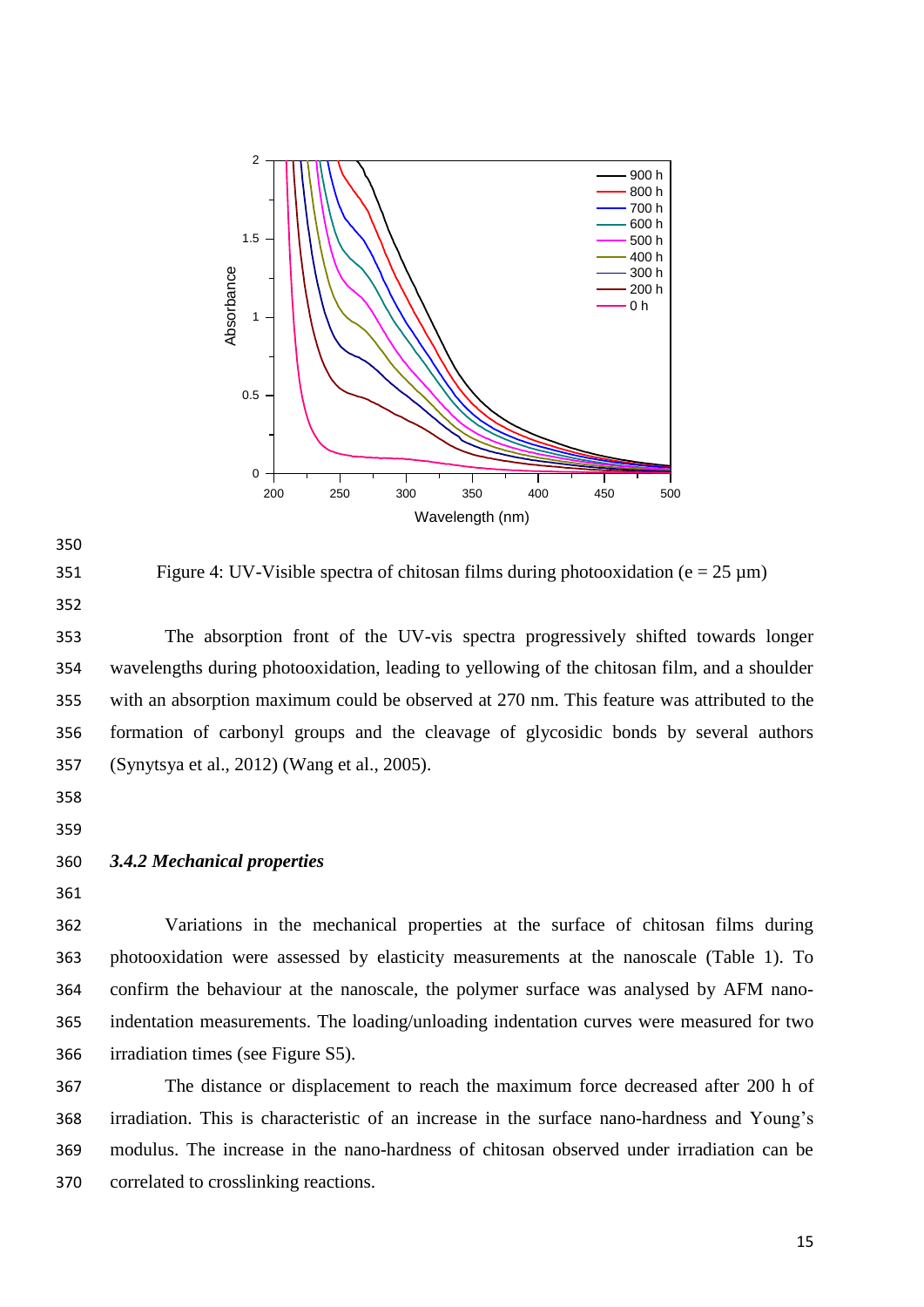One can also notice a small negative deflection after 200 h of irradiation that is consistent with the increase in the adhesion work. The increase in the adhesion work with the exposure time has already been connected (Bussiere, Rivaton, Therias & Gardette, 2012) to the accumulation of polar species at the surface of the sample and thus to the formation of oxidation products. In addition, the nano-hardness of the polymer sample can be calculated from these loading-unloading curves.

### *AFM nanoscale thermal analysis*

 In addition, variation in the glass transition temperature resulting from UV light exposure were monitored by AFM thermal analysis (Vita). The deflection-temperature curves (Figure S6) after 100 h and 300 h of irradiation were compared with the deflection-383 temperature curve before exposure. Nano- $T_g$  values are reported in Table 1. After irradiation, 384 the deflection shifts to higher temperatures. As  $T_g$  is related to the deflection, this result 385 indicates that  $T_g$  increased with irradiation time. The Flory theory (Fox & Flory, 1950) relates 386  $T_g$  to the molecular weight, reflecting crosslinking reactions.

388 Table 1: Evolution of nano-hardness (nano-Hv) and nano- $T_g$  as a function of irradiation time.

| Irradiation time | Nano-Hy (at 160 nm) | Nano-T <sub>g</sub> (K) |
|------------------|---------------------|-------------------------|
| 0 h              | $90 \pm 8$ MPa      | $430 \pm 5$             |
| 100 <sub>h</sub> | $150 \pm 15$ MPa    | $465 \pm 5$             |
| 200 h            | $230 \pm 25$ MPa    | $495 \pm 10$            |
| 300h             | $280 \pm 25$ MPa    | $510 \pm 5$             |
| 400 h            | $330 \pm 45$ MPa    | $530 \pm 15$            |

391 The increase in nano-hardness and nano- $T_g$  are consistent with crosslinking reactions leading to higher molecular weights, with a marked increase in the gel fraction (chitosan that 393 became almost insoluble after 400 h of irradiation at  $\lambda > 300$  nm in the presence of oxygen).

# *3.4.3 Surface properties*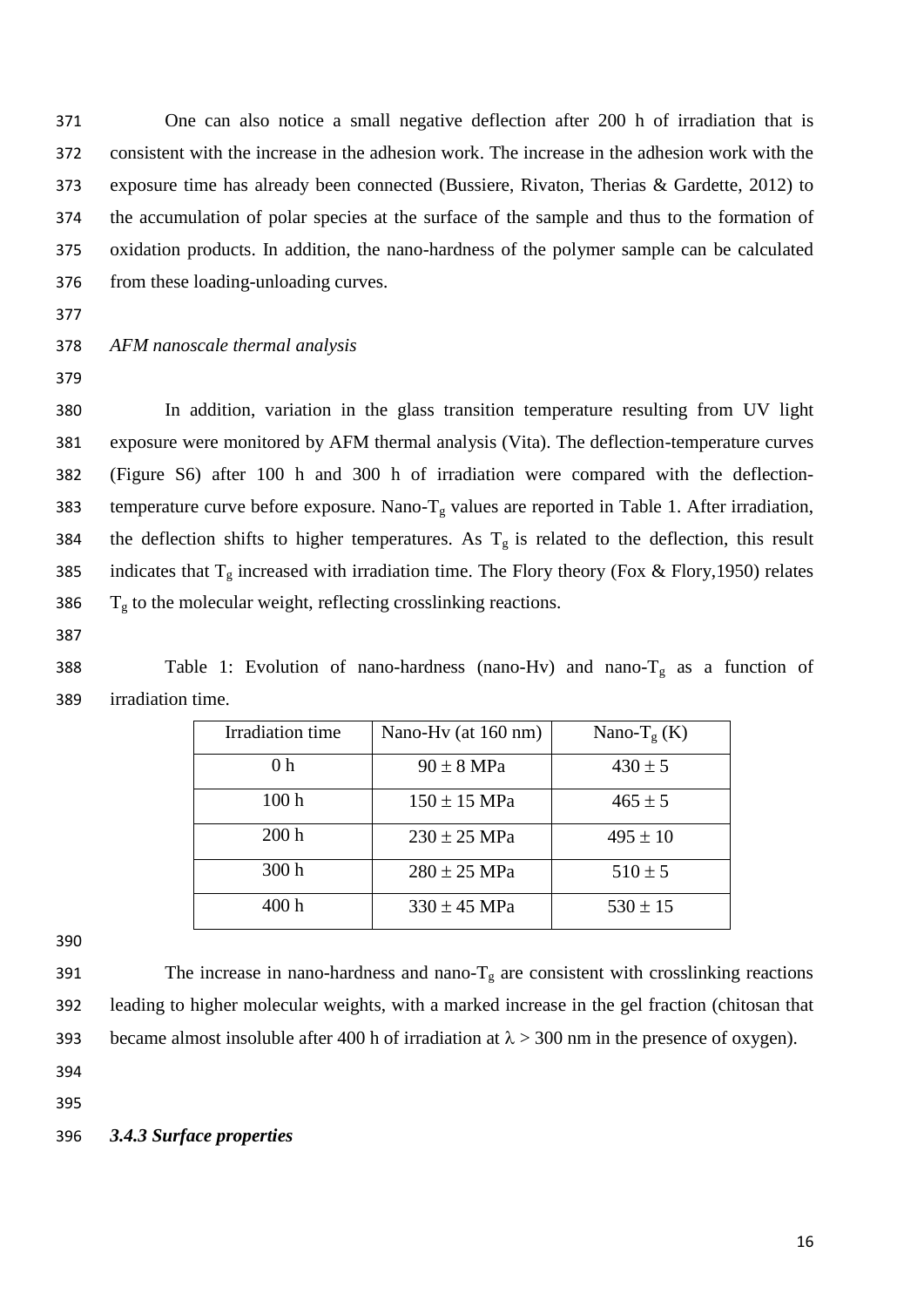Roughness values (RMS) of a chitosan film surface were calculated before and after irradiation. Modifications of the roughness (RMS) displayed in Figure 5 show that RMS increased during irradiation.



| 402 | Figure 5: a) Change in roughness $(\blacksquare)$ versus irradiation time                 |
|-----|-------------------------------------------------------------------------------------------|
| 403 | (line is obtained by an exponential fit).                                                 |
| 404 | b) Image of the chitosan film surface before and after 300 hours of irradiation.          |
| 405 |                                                                                           |
| 406 | As previously reported, these variations arise from the formation of oxidation products   |
| 407 | of the polymer sample and of volatile products (Berthumeyrie, Collin, Bussiere & Therias, |
| 408 | 2014).                                                                                    |
| 409 |                                                                                           |
| 410 |                                                                                           |
| 411 | 3.5 Multiscale correlation                                                                |
| 412 |                                                                                           |
| 413 | As shown above, the degradation of chitosan provoked by exposure to UV light in the       |
| 414 | presence of air led to variations in the following:                                       |
| 415 | • chemical structure (oxidation, chain scission/crosslinking)                             |
| 416 | • macromolecular architecture (increase in network density, i.e., $T_g$ )                 |
| 417 | • mechanical properties (increase in hardness)                                            |
| 418 | • surface properties (increase in roughness and yellowing).                               |
| 419 |                                                                                           |
|     |                                                                                           |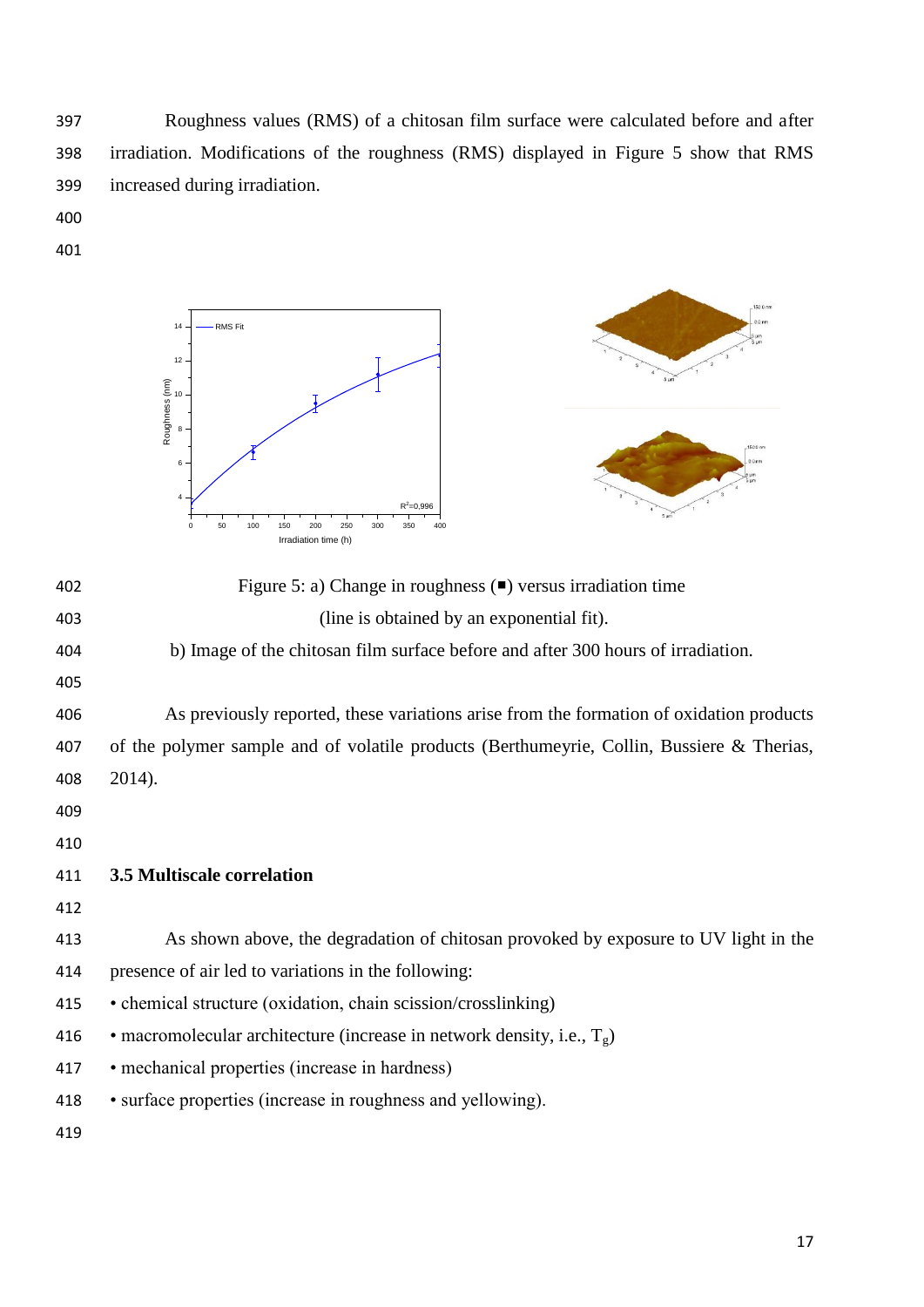Therefore, the degradation caused by exposure to UV light can be characterized by the following parameters: amide and gluconolactone formation, C-O-C conversion rate, tanδ, nano-indentation and increased hardness. To check the inter-connection between the evolutions of these parameters during irradiation, a quantitative description was attempted.

424

425 Figure 6 shows the variations in the concentrations of amide groups (IR band at  $1675 \text{ cm}^{-1}$ ), 426 gluconolactone (IR band at 1730 cm<sup>-1</sup>), and ethers (IR band at 1150 cm<sup>-1</sup>) during irradiation 427 (the film thickness was 25 microns, and the absorption coefficients were as follows: CONH: 428 340-380 L.mol<sup>-1</sup>.cm<sup>-1</sup>, gluconolactone: 650-700 L.mol<sup>-1</sup>.cm<sup>-1</sup>, COC: 40-50 L.mol<sup>-1</sup>.cm<sup>-1</sup>) 429 (from the literature) [Okamba-Diogo et al., 2014].





431 Figure 6: Concentration of the oxidation products (detected at  $1675 \text{ cm}^{-1}$  and at 1730 432 cm<sup>-1</sup> in IR spectra) and disappearance of the C-O-C bond (detected at 1150 cm<sup>-1</sup> in IR spectra) 433 versus irradiation time.

434 Figure 6 shows that the concentration of amide groups  $(1675 \text{ cm}^{-1})$  produced during 435 photooxidation was higher than the concentration of gluconolactone  $(1730 \text{ cm}^{-1})$ . Indeed, the 436 concentration of gluconolactone generated after 600 hours of ageing corresponded to the 437 concentration of amide group after 100 hours of ageing.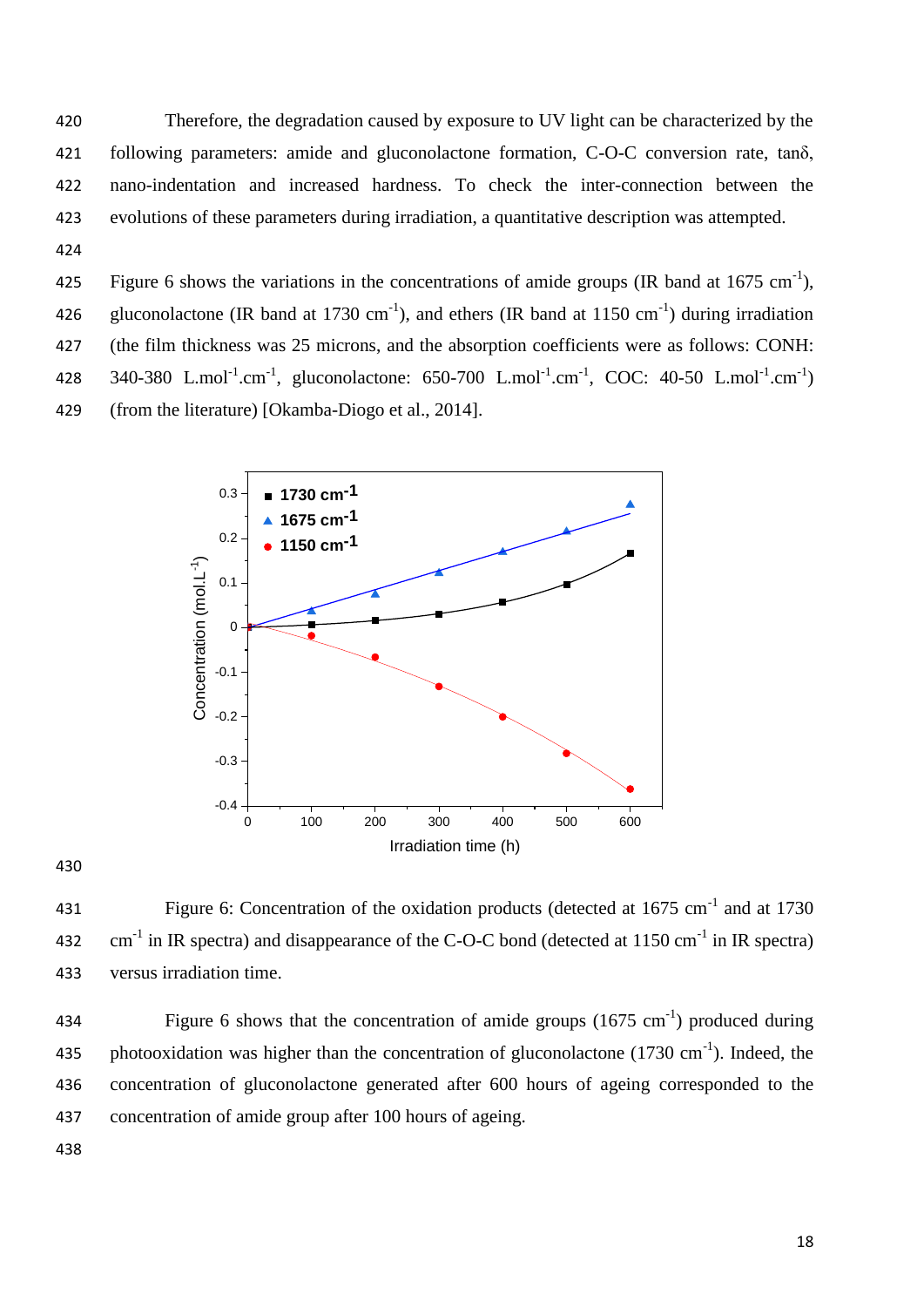To connect all the degradation criteria from the molecular scale to the macroscopic scale, we aimed to find kinetic information from the different parameters responsible for the degradation versus exposure time. We used a phenomenological model (Rose, Le Bras Bourbigot & Delobel, 1994) (Musto, Ragosta, Abbate & Scarinzi, 2008) to describe the kinetic processes of degradation as follows:

$$
\frac{X(t)}{X(t=0)} = 1 - kt
$$

$$
X(t) = X(t = 0). \exp(-kt)
$$

444 where  $X(t)$  is the value of a selected parameter obtained for various times t,  $X(t=0)$  is 445 the parameter value at  $t = 0$  and k is the Arrhenius-type kinetic constant. The equation was 446 applied to the experimental parameters X, such the absorbance A at 1730 cm<sup>-1</sup>, nano-447 hardness, and  $T_g$ .

448 Table 2: Degradation rate (k) for the main degradation criteria of photooxidation

|                                       |                                    | $\mathbf k$        | standard error     | <b>C.coeff</b> |
|---------------------------------------|------------------------------------|--------------------|--------------------|----------------|
| <b>Parameters</b>                     | <b>Kinetic model</b>               | $(h^{-1}.10^{-3})$ | $(h^{-1}.10^{-3})$ | $\chi^2$       |
| $\alpha$ C=O (1675 cm <sup>-1</sup> ) | $\frac{A(t)}{A(t=0)} = 1 - kt$     | 0.475              | 0.05               | 0.999          |
| Yellowing $(A 400 nm)$                | $\frac{A(t)}{A(t=0)} = 1 - kt$     | 0.475              | 0.07               | 0.989          |
| $\alpha$ C=O (1730 cm <sup>-1</sup> ) | A(t)<br>$= A(t = 0)$ . exp $(-kt)$ | 2.8                | 0.1                | 0.996          |
| $\alpha$ COC                          | A(t)<br>$= A(t = 0)$ . exp $(-kt)$ | 1.6                | 0.1                | 0.995          |
| nano-Hardness/                        | A(t)                               | 1.7                | 0.2                | 0.992          |
| Hardness                              | $= A(t = 0)$ . exp $(-kt)$         |                    |                    |                |
| $nano-Tg$                             | A(t)                               | 2.5                | 0.1                | 0.98           |
| Roughness                             | A(t)                               | 2.8                | 0.15               | 0.996          |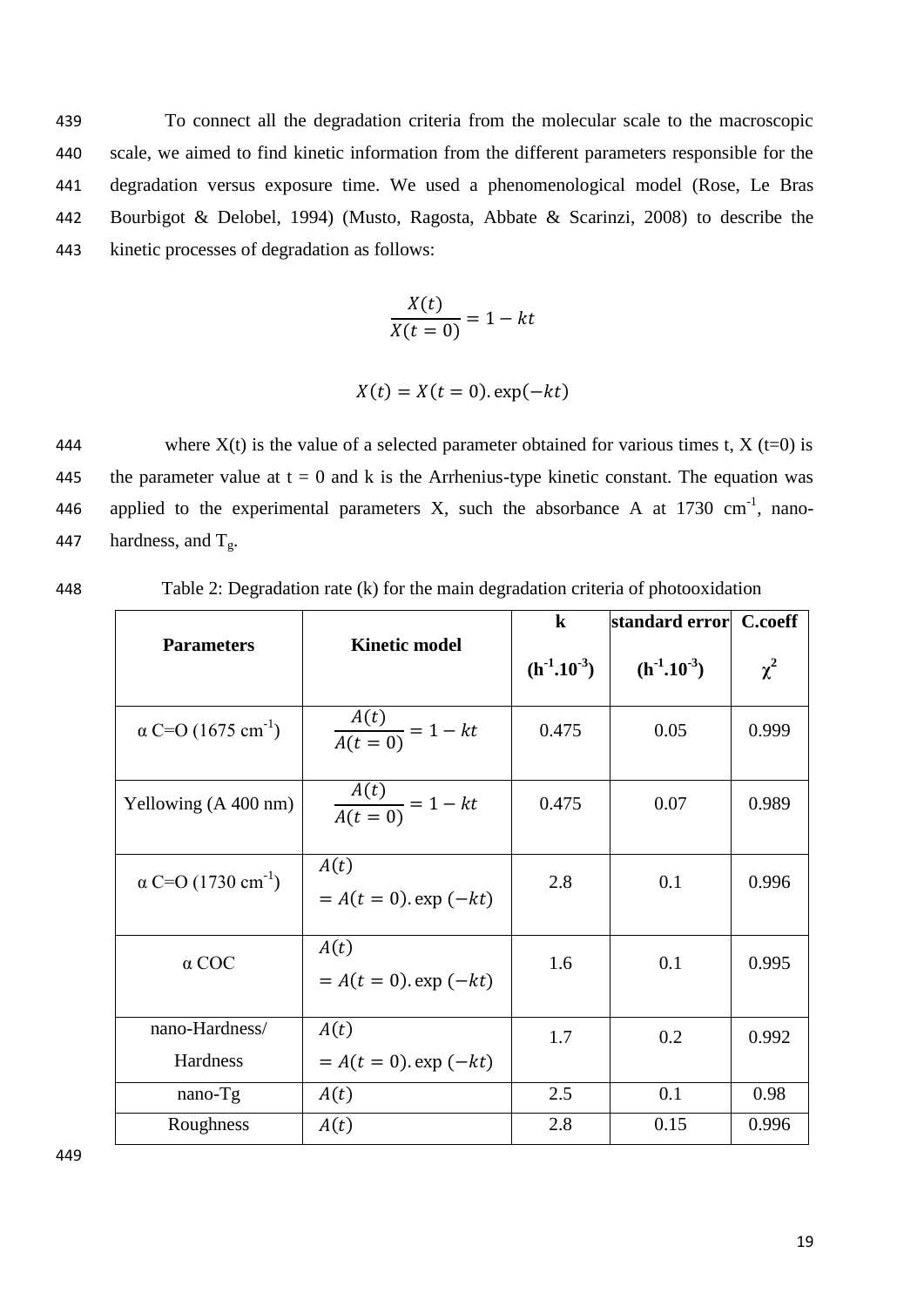The results in Table 2 indicate that only the appearance of amide groups and the increase in yellowing follow zero-order kinetics. The accumulation of gluconolactone and the various parameters that were selected in an attempt to establish a correlation between the variation in chemical structure and mechanical properties follow a first-order kinetic, and the 455 k values for the main parameters are similar (the average k value was  $2.10^{-3}$ .h<sup>-1</sup>). The half-life 456 time was calculated from the kinetics, and the average  $t_{1/2}$  value was approximately 200 hours. The good agreement between the degradation-rate k-values of the different criteria confirms the cross-correlation established. These results underline the difference in reactivity of all the detected degradation species and confirm diverse routes of degradation.

## **4. Conclusion**

 Photooxidation of chitosan resulted in yellowing, crack formations, and an increase in roughness. The increases in network density and nano-hardness are relevant in terms of a reduction in the material's functional properties. A mechanism accounting for the main degradation routes for chitosan photooxidation at the molecular scale was proposed. We demonstrated the consequences of the chemical modifications on the material properties, and we showed correlations between these chemical modifications and the evolution of the mechanical properties. Our results allowed a « quantitative » correlation between the relevant degradation criteria.

- 
- 

# **Declaration of Interest**

- None
-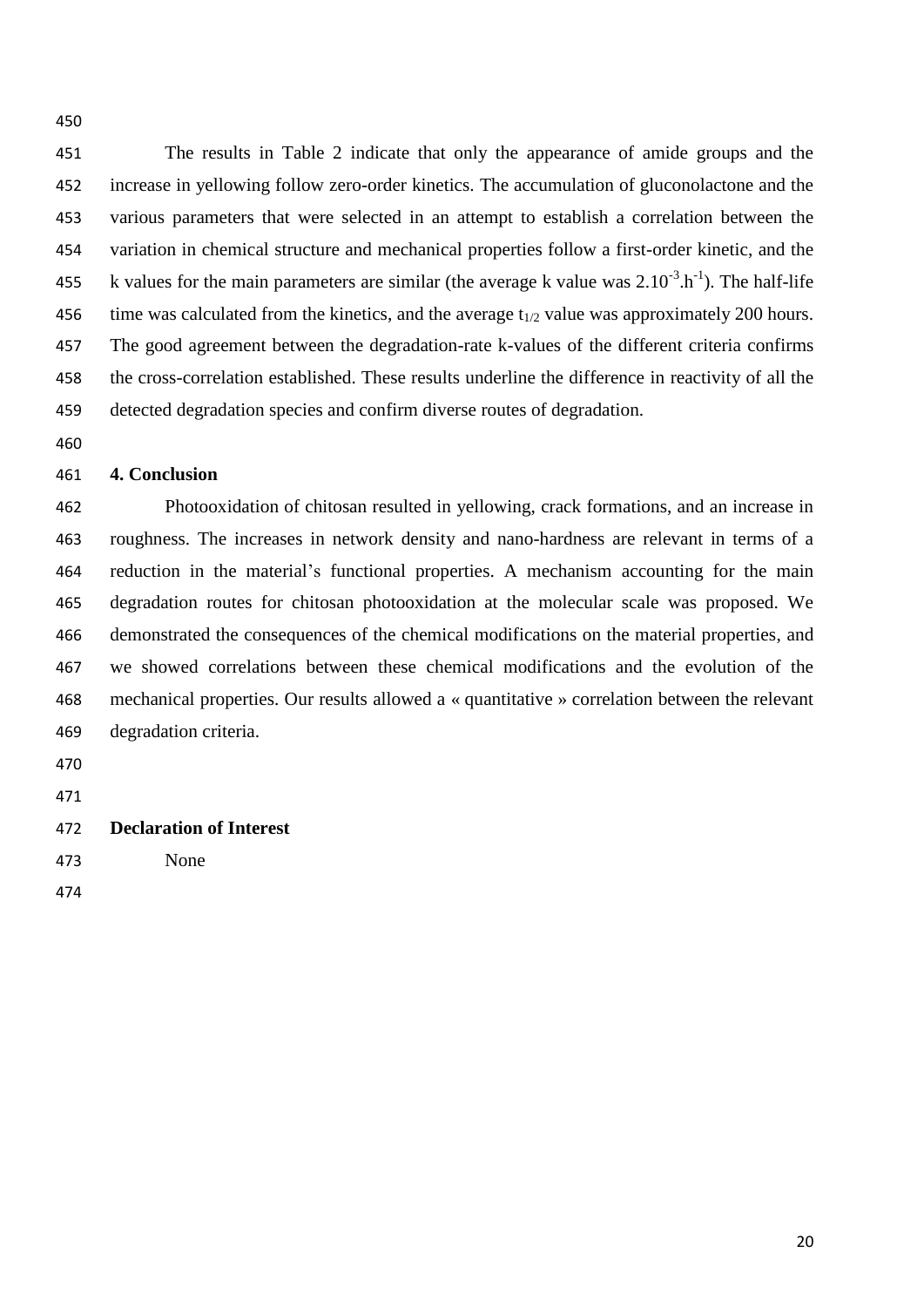| 475 |                                                                                                                        |
|-----|------------------------------------------------------------------------------------------------------------------------|
| 476 | <b>Figure captions</b>                                                                                                 |
| 477 |                                                                                                                        |
| 478 | Figure 1: IR spectra of chitosan films ( $e = 25 \mu m$ ) before and after 24 h Soxhlet extraction in                  |
| 479 | MeOH (domain $1800-1000$ cm <sup>-1</sup> ) and the chitosan powder in KBr pellets.                                    |
| 480 |                                                                                                                        |
| 481 | Figure 2: a) IR spectra of chitosan film ( $e = 25 \mu m$ ) during photooxidation,                                     |
| 482 | b) Subtracted IR spectra in carbonyl domain.                                                                           |
| 483 |                                                                                                                        |
| 484 | Figure 3: a) IR spectrum of a film ( $e = 25 \mu m$ ) of chitosan blended with gluconolactone.                         |
| 485 | b) UV-visible spectra of a 600h photooxidized chitosan film before and after treatment with                            |
| 486 | 2,4-DNPH.                                                                                                              |
| 487 |                                                                                                                        |
| 488 | Figure 4: UV-Visible spectra of chitosan film during photooxidation ( $e = 25 \mu m$ ).                                |
| 489 |                                                                                                                        |
| 490 | Figure 5: a) Change in roughness $($ $\blacksquare$ ) versus irradiation time (line is obtained by an                  |
| 491 | exponential fit).                                                                                                      |
| 492 | b) Image of the chitosan film surface before and after 300 hours of irradiation.                                       |
| 493 |                                                                                                                        |
| 494 | Figure 6: Concentration of the oxidation products (detected at $1675 \text{ cm}^{-1}$ and at $1730 \text{ cm}^{-1}$ in |
| 495 | IR spectra) and loss of the C-O-C bond (detected at $1150 \text{ cm}^{-1}$ in IR spectra) versus irradiation           |
| 496 | time.                                                                                                                  |
| 497 |                                                                                                                        |
| 498 | Table 1: Evolution of nano-hardness (nano-Hv) and nano-T <sub>g</sub> as a function of irradiation time                |
| 499 | Table 2: Degradation rate (k) for the main degradation criteria of photooxidation                                      |
| 500 |                                                                                                                        |
| 501 | Scheme 1: Chemical structure of chitosan                                                                               |
| 502 | Scheme 2: Simplified photooxidation mechanism of chitosan                                                              |
|     |                                                                                                                        |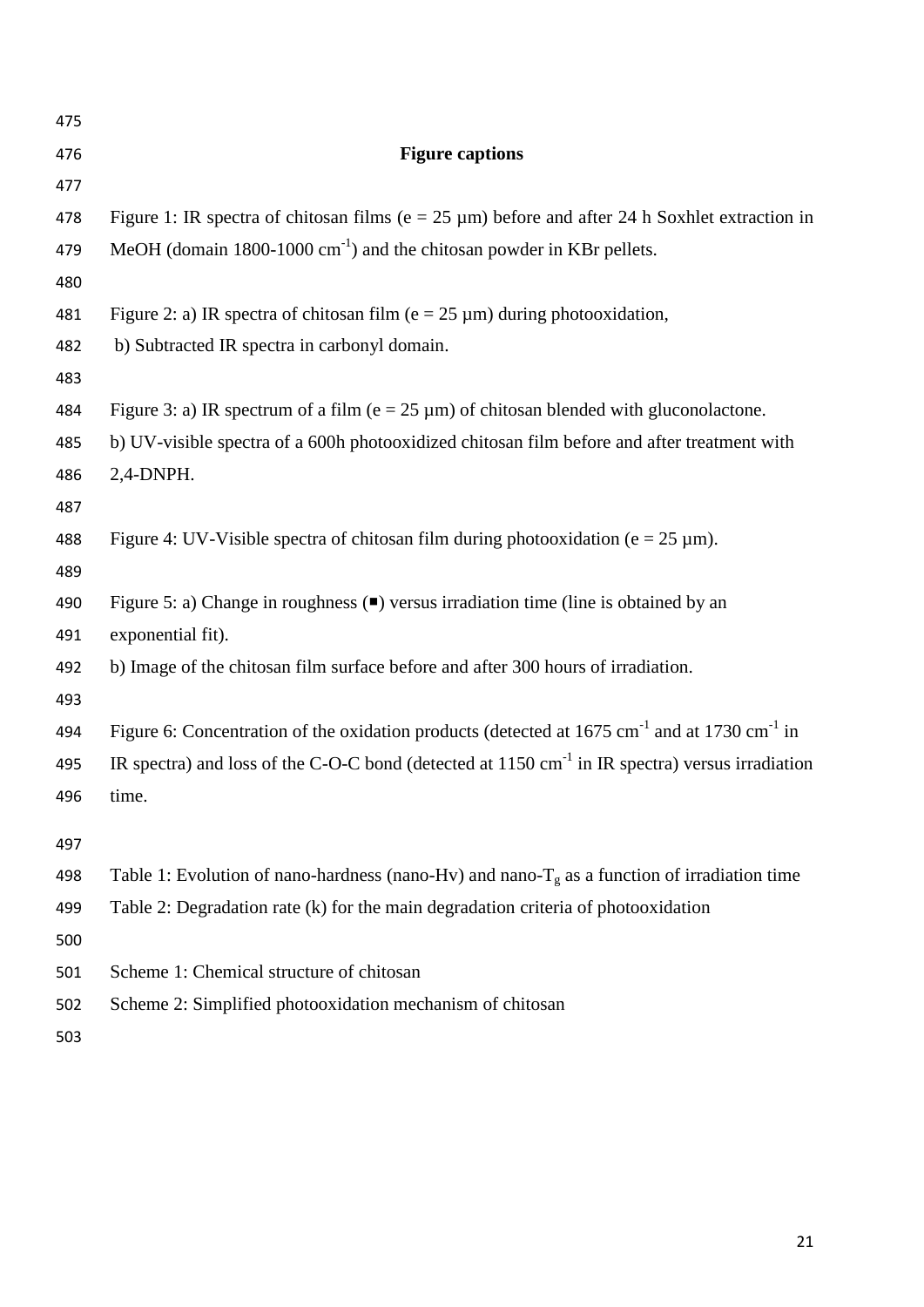**References** Abdelghany, A.M., Ayaad, D.M., Aboelkheir, A.M. (2019) The effects of prolonged UV irradiation on the physicochemical characteristics of chitosan lamellar films modified with nanoparticulate silver vanadate nanorods. *Polymer Bulletin, doi :10.1007/s00289-019-03029- x.* Aider, M. (2010) Chitosan application for active bio-based films production and potential in the food industry: review, LWT – *Food science and Technology, 43*, 837-842. Andrady, A.L., Torikai, A., Kobatake, T. (1996) Spectral Sensitivity of chitosan photodegradation. *Journal of Applied Polymer Science*, *62*, 1465-1471. Berthumeyrie, S., Collin, S., Bussiere P.O., & Therias, S. (2014) Photooxidation of cellulose nitrate: new insights into degradation mechanisms. *Journal of Hazardous Material, 272*, 137- 147. Bussiere, P.-O., Rivaton, A., Therias, S., Gardette, J.-L. (2012) Multiscale Investigation of the Poly(N-vinylcarbazole) Photoageing Mechanism. *The Journal of Physical Chemistry B* , *116*, 802-812. Collin, S., Bussiere, P.O., Therias, S., Lambert, J.M., Perdereau, J, Gardette J.L. ( 2012 ) Physicochemical and mechanical impacts of photo-ageing on bisphenol a polycarbonate. *Polymer Degradation and Stability, 97*, 2284-2293. Fox, T. G., Flory, P. J. (1950) Second Order Transition Temperatures and Related Properties of Polystyrene. I. Influence of Molecular Weight. *Journal of Applied Physics*, *21*, 581-591. Gamiz-Gonzalez, M.A., Correia, D.M., Lanceros-Mendes, S., Sencadas, V., Gomez Ribelles, J.L., Vidaurre, A. (2017) Kinetic study of thermal degradation of chitosan as a function of deacetylation degree. *Carbohydrate Polymers, 167*, 52-58. Gaume, J., Wong-Wah-Chung, P., Rivaton, A., Therias, S., Gardette, JL., (2011) Photochemical behavior of PVA as an oxygen-barrier polymer for solar cell encapsulation. *RSC Adv*ances, *1*, 1471-1481.DOI: 10.1039/C1RA00350J.

- Huang, Y., Wu, Y., Huang, W., Yang, F., Ren, X. (2013) Degradation of chitosan by
- hydrodynamic cavitation. *Polymer Degradation and Stability, 98(1)*, 37-43.
-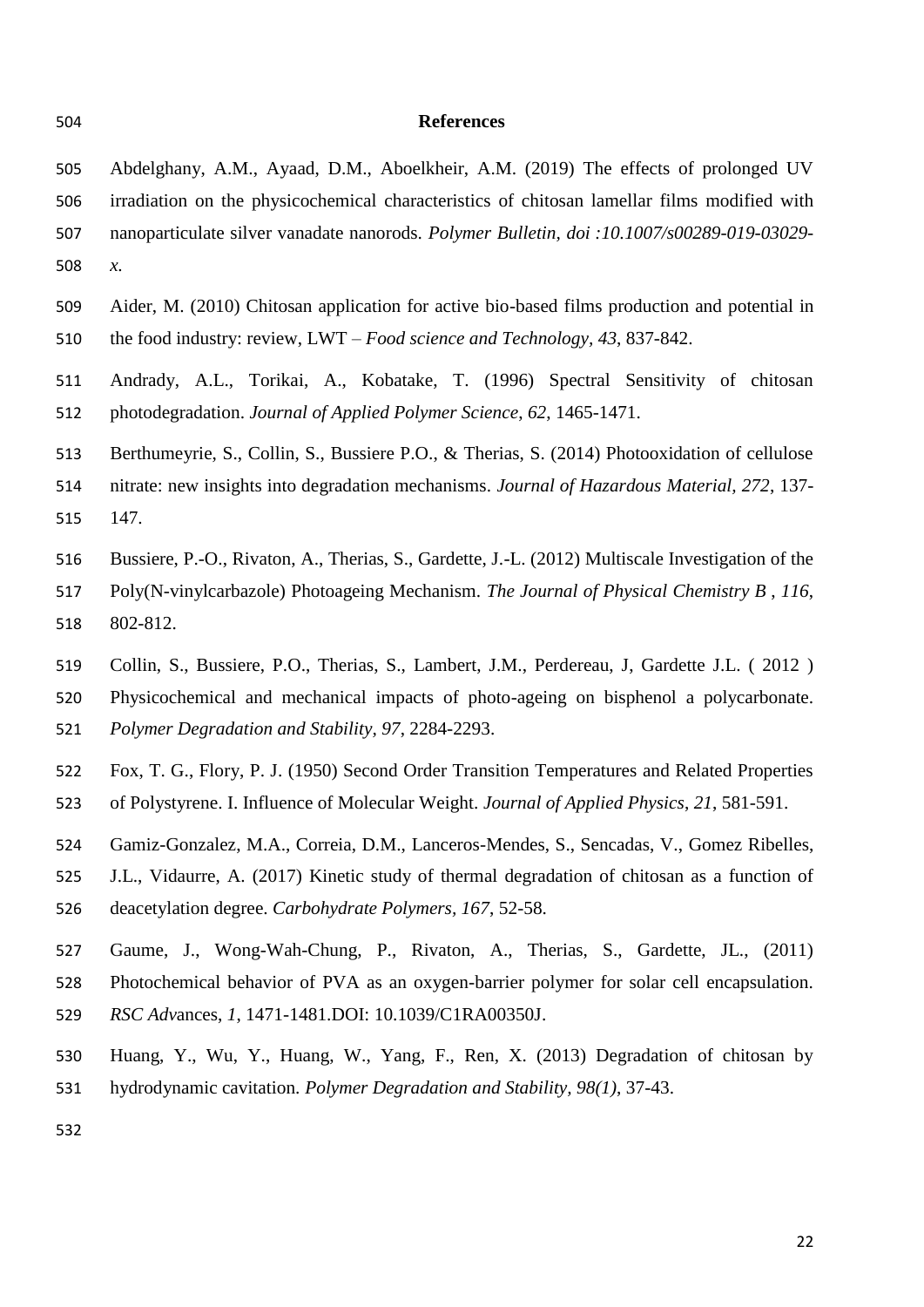- Kasaai, M.R. (2008) A review of several reported procedures to determine the degree of N- acetylation for chitin and chitosan using infrared spectroscopy. *Carbohydrate Polymers, 71,* 497-508.
- Kowalonek, J., (2017) Surface and thermal properties of UV-irradiated chitosan/poly(ethylene
- oxide) blends*. Journal of Photochemistry and Photobiology, A : Chemistry, 348,* 209-218*.*
- Lien, C.F., Molnar, E., Toman, P., Tsibouklis, J., Pilkington, G.J., Gorecki, D.C., E. Barbu, E.
- (2012) In Vitro Assessment of Alkylglyceryl-Functionalized Chitosan nanoparticles as
- permeating vectors for the blood brain barrier, *Biomacromolecules*, *13,* 1067-1073.
- Moczek, L. & Nowakowska, M. (2007). Novel water-soluble photosensitizers from chitosan. *Biomacromolecules, 8*, 433-438.
- Moore, R.F. (1963) The photochemical degradation of polyamides and related model *N*-alkylamides. *Polymer 4*: 493-513)
- Mucha, M. &Pawlak, A. (2002) Complex study on chitosan degradability. *Polimery, 47* (7-8), 509-516.
- Musto, P., Ragosta, G., Abbate, M., Scarinzi, G. (2008) Photo-oxidation of high performance epoxy networks: Correlation between the molecular mechanisms of degradation and the viscoelastic and mechanical response. *Macromolecules*, *41*, 5729-5743.
- Nawi, M.A., Jawad, A.H., Sabar, S. ; Wan Ngah W.S. (2011) Photocatalytic-oxidation of
- solid state chitosan by immobilized bilayer assembly of TiO2-chitosan under a compact
- household flurescent lamp irradiation. *Carbohydrate Polymers, 83*, 1146-1152.
- Nazeer M.A., Yilgor, E., Yilgor, I. (2017) Intercalated chitosan/hydroxyapatite nanocomposites : Promising materials for bone tissue engineering applications. *Carbohydrate Polymers*, 17538-17546.
- Ogawa, K., Yui, T., Okuyama, K. (2004). Three D structures of chitosan. *International Journal of Biological Macromolecules*, *34*, 1-8.
- Okamba-Diogo, O., Richaud, E., Verdu, J., Fernagut, F., Guilment, J, Fayolle, B., (2014).
- Molecular and macromolecular structure changes in polyamide 11 during thermal oxidation,
- *Polymer Degradation and Stability*, *108*, 123-132.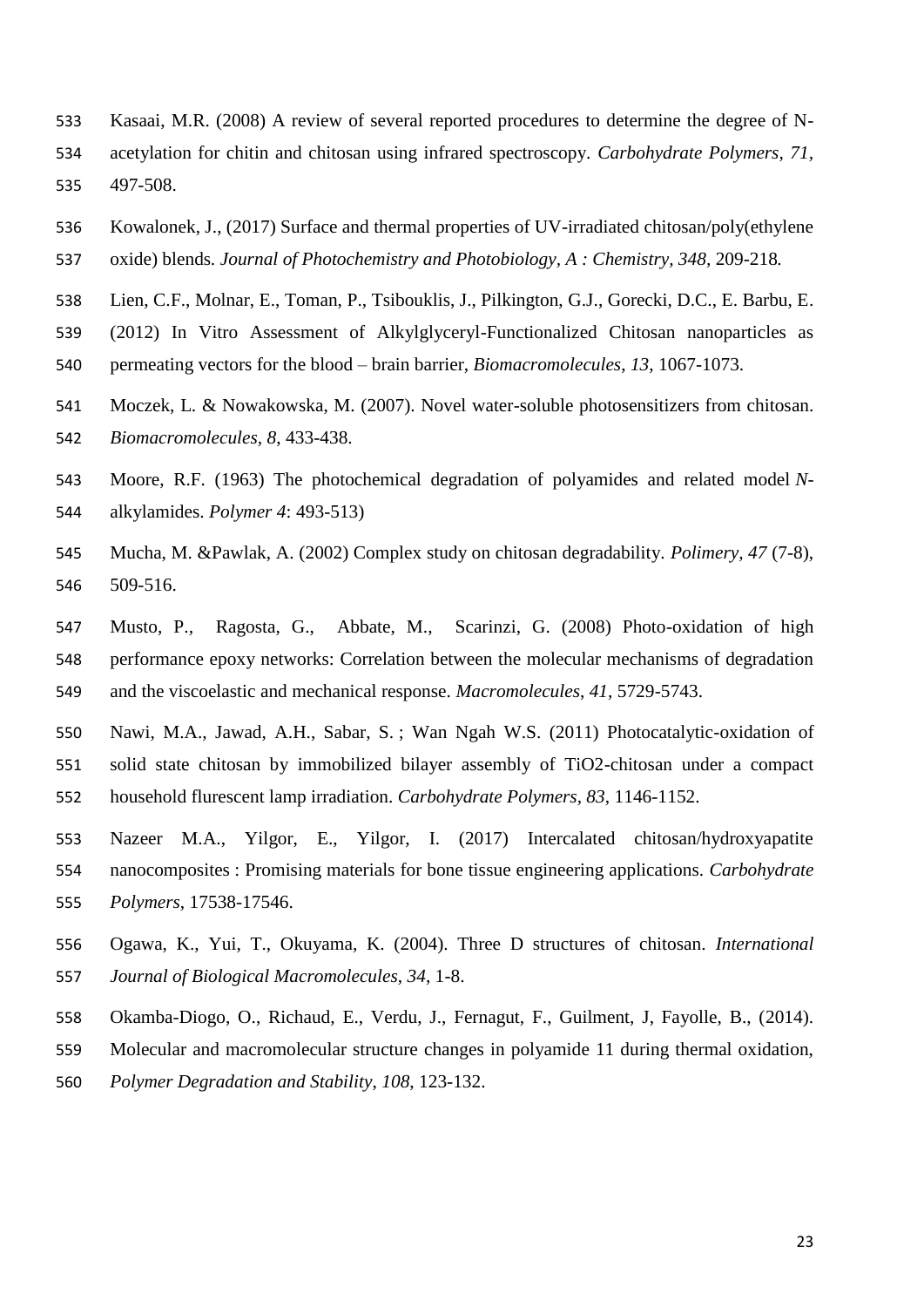- Oliver, W.C., Pharr, G.M. (1992) An improved technique for determining hardness and elastic modulus using load and displacement sensing indentation experiments. *Journal of Materials Research*, *7* , 1564-1583.
- Philippart, J.L., Sinturel, C., Gardette, J.L. (1997). Influence of light intensity on the photooxidation of polypropylene.*Polymer Degradation and Stability, 58 (3)*, 261-268.
- Rideal, E.K. & J. S. Mitchell, J.S. (1937) Photochemical reactions in monolayers I-Photochemical properties of the ketoimino linkage. *Proc. Roy. Soc.* (London), *159*, 206.
- Rinaudo, M., Pavlov, G., J. Desbrieres, J. (1999) Influence of acetic acid concentration on the solubilization of chitosan. *Polymer, 40*, 7029-7032.
- Rose, N., Le Bras, M., Bourbigot, S., Delobel, R. (1994) Thermal oxidative degradation of
- epoxy resins: evaluation of their heat resistance using invariant kinetic parameters. *Polymer*
- *Degradation and Stability*, *45*, 387-397.
- Scott, G. (1995) Initiation processes in polymer degradation. *Polymer Degradation and Stability*, *48 (3)*, 315-324.
- Sharkey, W.H. & Mochel, W.E. (1959) Mechanism of the Photooxidation of Amides. *J. Am. Chem. Soc. (8-12),* 3000-3005.
- Sionkowska, A., Wisniewski, M., Skopinska, J., Vicini, S., Marsano, E. (2005) The influence of UV irradiation on the mechanical properties of chitosan/poly(vinyl pyrrolidone) blends. *Polymer Degradation and Stability, 88 (2)* , 261-267.
- Sionkowska, A., Kazmarek, H., Wisniewski, M., Skopinska, J., Lazare, S., Tokarev, V. (2006). The influence of UV irradiation on the surface of chitosan films. *Surface Science, 600,* 3775-3779.
- Sionkowska, A., Skopinska-Wisniewska, J., Planecka, A., Kozlowska, J. (2010) The influence of UV irradiation on the properties of chitosan films containing keratin. *Polymer Degradation and Stability, 95(12)*, 2486-2491.
- Sionkowska, A., Planecka, A., Kozlowska, J., Skopinska-Wisniewska, J., Los, P. (2011) Weathering of chitosan films in the presence of low- and high- molecular weight additives, *Carbohydrate Polymers, 84*, 900-906.
- Sionkowska, A., Planecka, A., Lewandowska, K., Kaczmarek, B., Szarszewska, P. (2013).
- Influence of UV-irradiation on molecular weight of chitosan, *Progress on Chemistry and*
- *Application of Chitin and Its derivatives, 18*, 21-28.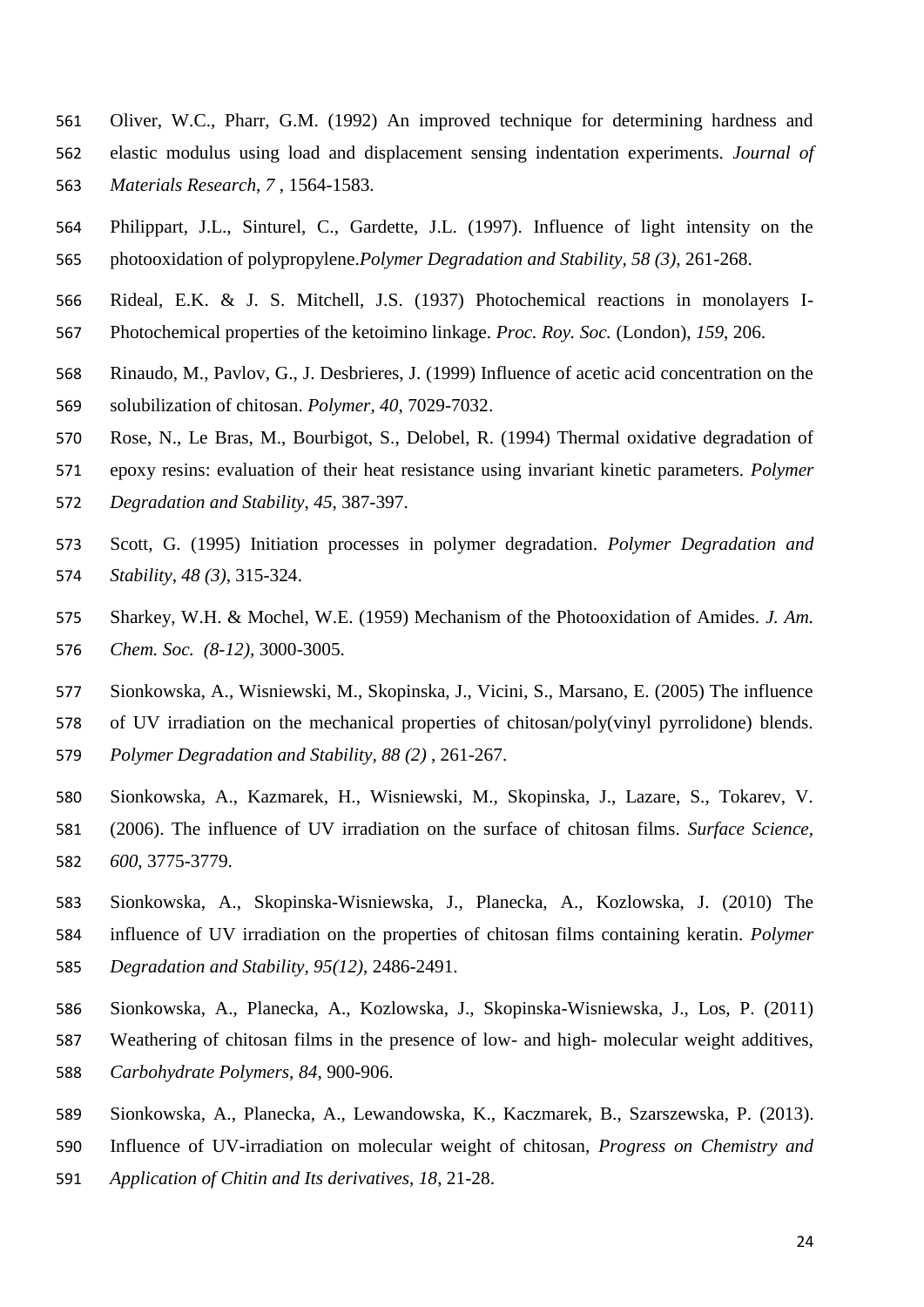- Sionkowska, A., Planecka, A., Lewandowska, K ., Michalska, M. (2014) The influence of
- UV-irradiation on thermal and mechanical properties of chitosan and silk fibroin mixtures.
- *Journal of Photochemistry and Photobiology, B : Biology, 140*, 301-305.
- Sionkowska, A., Kaczmarek, B., Gnatowska, M., Kowalonek, J. (2015) The influence of UV-
- irradiation on chitosan modified by the tannic acid addition. *Journal of Photochemistry and*
- *Photobiology, B : Biology, 148, 333-339.*
- Synytsya, A., Grafova, M., Slepicka, P., Gedeon, O., Synytsya, A. (2012). Modification of
- Chitosan-Methylcellulose composite films with meso-Tetrakis(4-sulfonatophenyl)porphyrin.
- *Biomacromolecules*, *13(2)*, 489-498.
- Taskn, P., Cansag, H., Sen, M. (2014) The effect of degree of deacetylation on the radiation induced degradation of chitosan. *Radiation Physics and Chemistry, 94*, 236-239.
- Tchemtchoua, V.T., Atanasova, G., Aqil, A., Filee, P., Garbacki, N., Vanhooteghem, O.,
- Deroanne, C., Noël, A., Jerome, C., B. Nusgens, B. (2011) Development of a chitosan nanofibrillar scaffold for skin repair and regeneration, *Biomacromolecules*, *12(9)*, 3194-3204.
- Valentin, R., Bonelli, B., Garrone, E., Di Renzo, F., Quignard, F. (2007) Accessability of the Functional Groups of Chitosan aerogel probed by FT-IR monitored deuteration. *Biomacromolecules, 8*, 3646-3650.
- Villar-Chavero, M.M., Dominguez, J.C., Alonso, M.V., Oliet, M., Rodriguez, F. (2018)
- Thermal and kinetics of the degradation of chitosan with different deacetylation degrees under oxidizing atmosphere. *Thermochimica Acta, 670*, 18-26.
- Wang, S-M., Huang, Q-Z., Wang, Q-S. (2005) Study on the synergetic degradation of chitosan with ultraviolet light and hydrogen peroxide. *Carbohydrate research 340(6),* 1143- 1147.
- Wasikiewicz, J.M., Yoshii, F., Nagasawa, N., Wach, R.A., Mitomo, H. (2005) Degradation of
- chitosan and sodium alginate by gamma radiation, sonochemical and ultraviolet methods.
- *Radiation Physics and Chemistry, 73(5),* 287-295. DOI: 10.1016/j.radphyschem.2004.09.021
- Wasikiewicz, J.M., Yeates, S.G., (2013) « Green » molecular weight degradation of chitosan using microwave irradiation. *Polymer Degradation and Stability, 98(4)*, 863-867.
- Wilhelm, C. & Gardette, J.L. (1994) Infrared identification of carboxylic acids formed in
- polymer photooxidation. *Journal of Applied Polymer Science, 51(8),* 1411-1420.